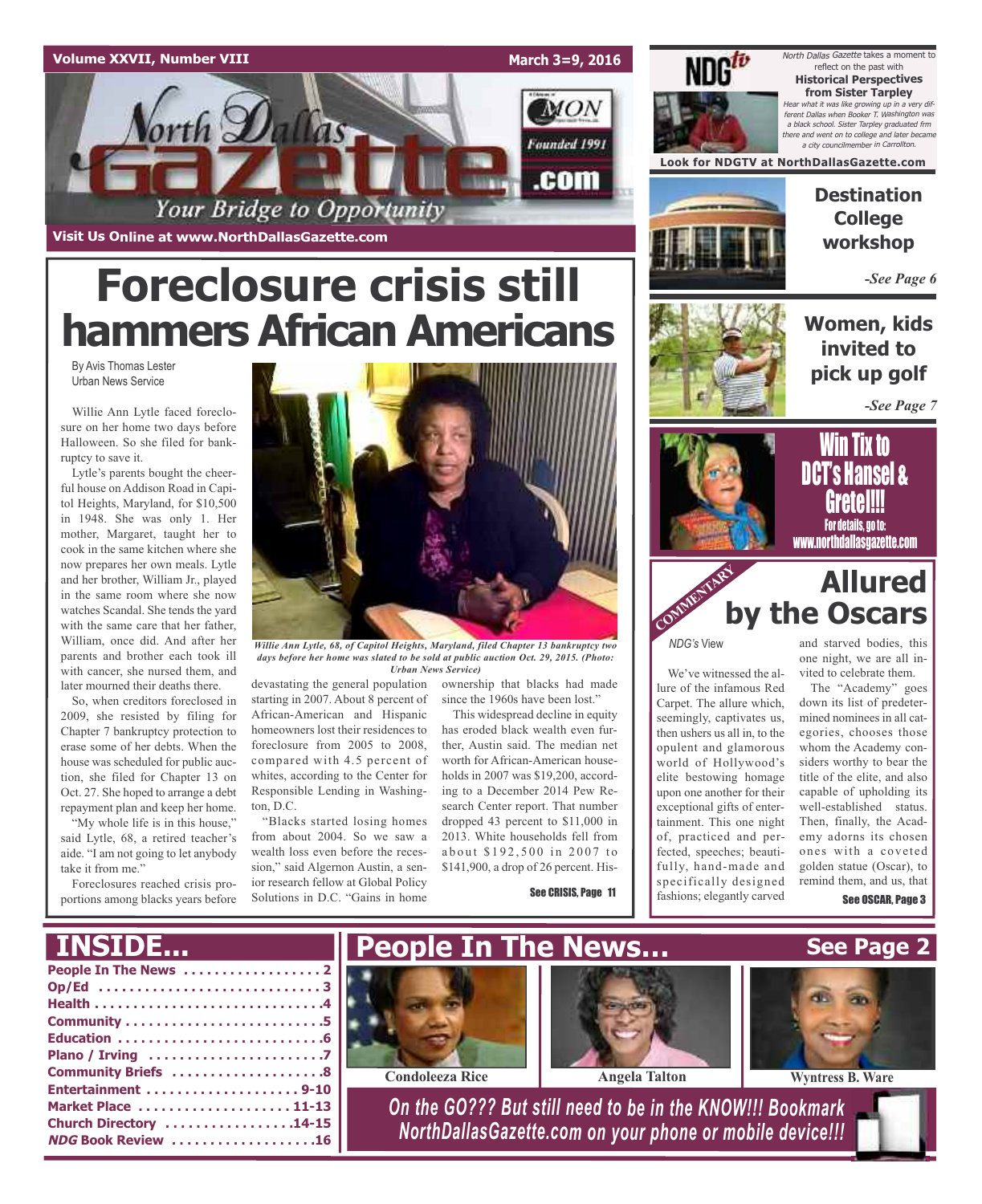## **Condoleeza Rice**

WASHINGTON, D.C. -Pink Ribbon Red Ribbon announced the appointment of Celina Schocken as its Chief Executive Officer and Dr. Condoleezza Rice as the Chair of its Board of Directors. The leadership selections follow President George W. Bush's announcement last September that Pink Ribbon Red Ribbon, a public-private partnership aimed at catalyzing the global community to reduce deaths from cervical and breast cancer, is now an independent, non-profit organization.



## **AngelaTalton**

NEW YORK — Nielsen Holdings plc recently announced that Angela Talton has been promoted to Chief Diversity Officer reporting to Chief Executive Officer Mitch Barns.

"Diversity and inclusion are crucial to our growth, strength, and ability to innovate. Angela's vision, leadership and execution have helped us reimagine diversity at a global scale," said Barns.

"As Nielsen's Chief Diversity Officer, she will be a vital part of my leader-



proven and respected leaders, Celina Schocken and Dr. Condoleezza Rice, have joined Pink Ribbon Red Ribbon in our fight against women's cancers," said President George W. Bush. "Each brings a strong record of results to the team, and we are thrilled to welcome them. With Celina and Condi at the helm, Pink Ribbon Red Ribbon will expand its reach and save more lives through cancer screening and treatment."

In her new role, Schocken will lead the Pink Ribbon Red Ribbon partnership to save women and girls'lives from cancer in countries in sub-Saharan Africa and Latin America.

Dr. Condoleezza Rice is currently the Denning Professor in Global Business and the Economy at the Stanford Graduate School of Business; the Thomas and Barbara Stephenson

Diversity Woman Magazine's winter issue which featured recipients of the national "Stars Who Mean Business Peer Awards." The awards were presented during the 10th annual National Diversity Women's Business Leadership Conference at the Yacht & Beach Club Convention Center in Buena Vista, Florida last October. The recipients of the Stars Award are: First Star – Patricia Harris, Global Chief Diversity Officer & Vice President, Global Community Engagement of McDonald's Corpora-

Senior Fellow on Public Policy at the Hoover Institution; and a professor of Political Science at Stanford University. She is also a founding partner of Rice-HadleyGates, LLC.

From January 2005- 2009, Rice served as the 66th Secretary of State of the United States, the second woman and first African American woman to hold the post. Rice also served as President George W. Bush's Assistant to the President for National Security Affairs from January 2001-2005, the first woman to hold the position.

Rice served as Stanford

tion; Leading Star – Audra Bohannon, Senior Partner at Korn Ferry; Peer Star – Carmen Smith, Vice President of Creative Development of Walt Disney Imagineering, and in the Rising Star category there are two winners; Angela Talton and Ramona Royal, Human Resource Officer of AMICA.

Prior to this appointment, Talton served as Senior Vice President, Global Diversity and Inclusion, and she will continue to oversee Nielsen's diversity and inclusion programs including supplier diversity,

University's Provost from 1993-1999, during which time she was the institution's chief budget and academic officer. As Provost, she was responsible for a \$1.5 billion annual budget and the academic program, which involved 1,400 faculty members and 14,000 students.

From 1989 through March 1991, Rice served on President George H.W. Bush's National Security Council staff. She served as Director and Senior Director of Soviet and East European Affairs, and as Special Assistant to the President for National Security Affairs. In 1986,

training and employee en-

Talton has been with Nielsen since 2007, joining the company as Senior Vice President for Global Call Center Operations. Prior to joining Nielsen, she held the positions of Divisional Vice President at Sears Holdings Corporation and Vice President, Business Processes at ALLTEL Communica-

Talton holds a BS in Business Administration from University of North Carolina at Chapel Hill and an MBA from Kellogg

gagement.

tions.

on Foreign Relations, Rice also served as Special Assistant to the Director of the Joint Chiefs of Staff. Rice earned her bache-

while an international affairs fellow of the Council

lor's degree in political science, cum laude and Phi Beta Kappa, from the University of Denver; her master's from the University of Notre Dame; and her Ph.D. from the Graduate School of International Studies at the University of Denver. Rice is a Fellow of the American Academy of Arts and Sciences, and has been awarded eleven honorary doctorates.

School of Management at Northwestern University.

Talton succeeds Dr. D. Sangeeta who has accepted the new role of Global Client Operations Leader overseeing all regional and client-related operations and deployment.

Nielsen is a global information and measurement company with headquarters in New York and the Netherlands. With offices in more than 100 countries Nielsen employs more than 40,000 people worldwide and took in revenues of more than \$6.3 billion in 2014.

ship team and a champion for our companywide investments to ensure our business is representative of the communities where we live and work." Talton was also included

## **Wyntress B. Ware**

The city of Fort Worth is rich in history, with many women playing significant roles, and Wyntress B. Ware, president and chief executive officer of Ware + Associates, has done just that. In 1987, she founded the first African-American, woman-owned public relations firm in Fort Worth.

Ware + Associates, recipient of the 1999 Fort Worth Chamber of Commerce Small Business of the Year Award, began as a home office with one employee and one primary goal – to deliver client messages to customers via the most cost-effective channels.

"Our goal is not to become the biggest company,"



Ware emphasized. "Our goal is to really make an impact in the Metroplex as the company that enhances inclusion through nontraditional public relations programs."

Today, nearly 30 years later, Ware + Associates has grown into a thriving organization, with as many as seven employees, serving an extensive client list from a variety of public and private entities including Dallas Fort Worth International Airport, Tarrant Regional Water District, Fort Worth Transportation Authority (The T), and Parkland Hospital Systems.

Ware + Associates, Inc. brings years of experience partnering with organizations to develop and execute strategic, results-oriented public affairs, marketing and diversity affairs programs. They are known throughout many market sectors for developing and implementing effective and successful campaigns, and these capabilities are increasingly becoming known at the national level.

The firm's longevity and success is attributed to Ware's philanthropic philosophy of service to clients and the community.

"The secret to success in the public relations world is integrity and service to your clients and the ability to impact their bottom line," stated Ware. "If you can't do that, they're moving on to someone else."

In 2004, Ware received the Fort Worth Metropolitan Black Chamber's prestigious Madam C. J. Walker Award for Outstanding Dedication to Community Service and in 1997, was named one of Tarrant County's Most Influential Women. Wyntress also holds several board memberships and licenses.



*2 | March 3=9, 2016 | North Dallas Gazette*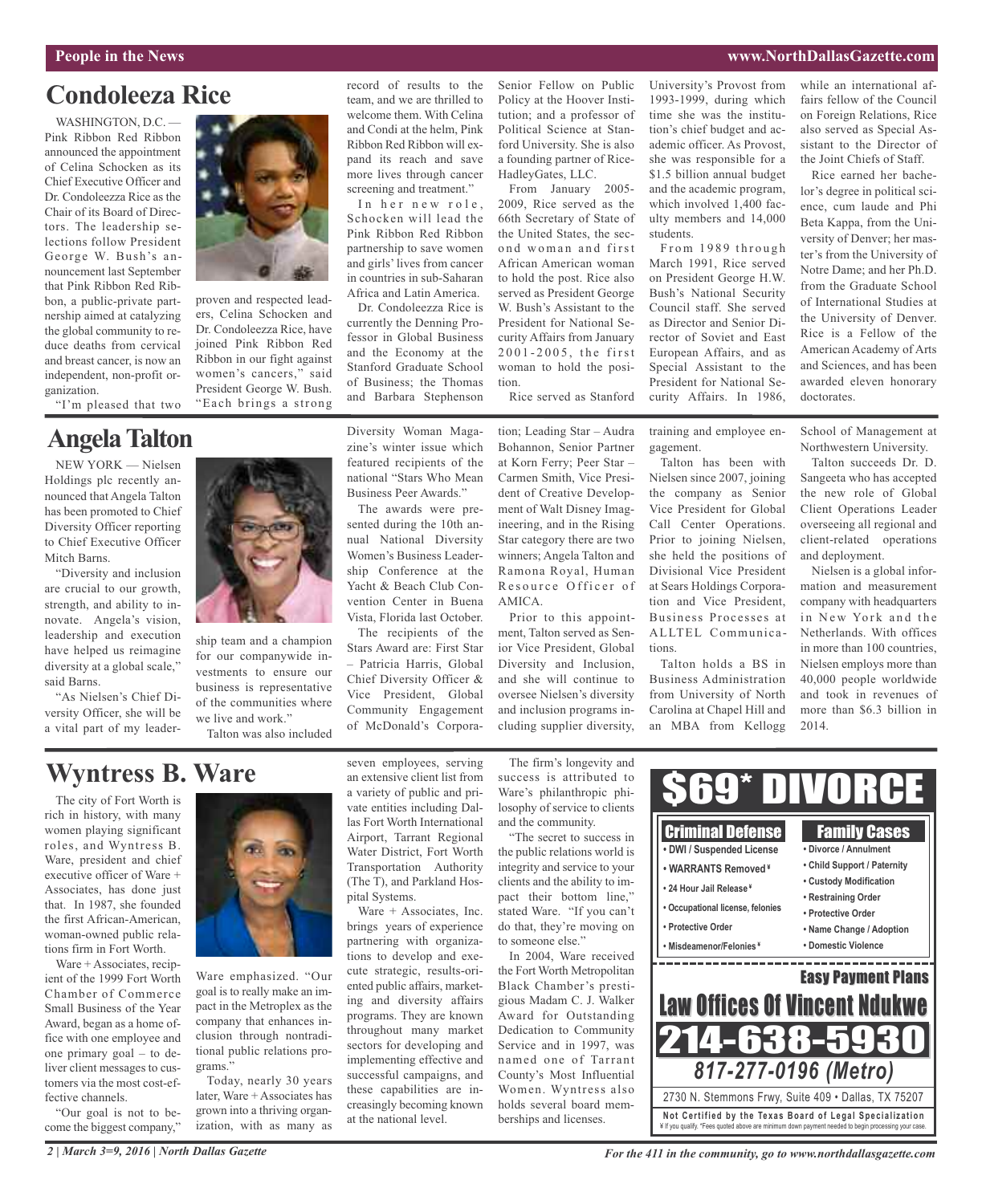### **www.NorthDallasGazette.com Op-Ed**



*North Dallas Gazette assumes no responsibility for unsolicited material and reserves the right to edit and make appropriate revisions.*

> *"Do what you say you are going to do ... when you say you are going to do it.*

**Publisher's Office:** publisher@northdallasgazette.com

**Sales Department:** marketing@northdallasgazette.com

### **Editorial Department:**

editor@northdallasgazette.com

### **Online:**

www.NorthDallasGazette.com www.twitter.com/NDGEditor www.facebook.com/NorthDallasGazette www.pinterest.com/NDallasGazette

### STAFF

**Chairman Emeritus** *Jim Bochum 1933 – 2009*

**Published By** *Minority Opportunity News, Inc.*

> **Web Master** *Todd Jones*

**Special Projects Manager** *Edward Dewayne "Preacher Boy"Gibson, Jr. James C. Allen*

**Community Marketing** *Nina Garcia*

**Religious/ Marketing Editor** *Shirley Demus Tarpley*

### **Advisory Board:**

*John Dudley Myrtle Hightower Fred Moses Annie Dickson Cecil Starks Willie Wattley Coty Rodriguez-Anderson B. J. Williams Denise Upchurch Barbara Simpkins, ADVISORY BOARD SECRETARY*

*Terri Schlichenmeyer Nicole Scott Sonja Washington* **Editorial Writer** *LaRoyce Jones*

**Editor** *Ruth Ferguson*

**VP of Digital Marketing and Entertainment** *Jessica Brewer*

**Contributing Writers** *Jackie Hardy LaRoyce Jones Ivy N. McQuain Tamarind Phinisee*

#### **Production** *Margaret Freelon David Wilfong*

## **Committees:**

Cecil Starks, CHAIRPERSON *Business Growth Referral*

John Dudley, CHAIRPERSON

Annie Dickson, CHAIRPEI

*Quality Assurance* Myrtle Hightower, CHAIRPERSON

**Democrats and Republicans continue to ignore black voters**

By Raynard Jackson NNPA News Wire Columnist

Another election cycle, another year of Blacks being sold out by their media-appointed leadership.

Why am I the only one who seems amazed at how Hillary Clinton is so ostentatiously pimping Black folks for her own personal gain? Clinton has spent more time in the Black community in the past three weeks than she has in her entire adult life and has invoked the name of "Obama" more than the sum total of all Blacks collectively.

The Congressional Black Caucus (CBC), like the lapdogs that they are, have almost uniformly endorsed her candidacy; all the media-appointed civil rights groups and individuals have either outrightly or tacitly endorsed her.

Groups like the National Coalition on Black Civic Participation (NCBCP), the NAACP, the National Urban League are nothing more than sycophantic supporters of all things Democratic.

these elite were chosen, selected, into this club of

**OSCAR,** continued from Page <sup>1</sup>

Now understanding the society in which we live; where we still have Ameri-

Oscar bearers.

I have a few questions for these groups that have blindly sold out the very Black community that they claim to represent. Can anyone name me something specific that Hillary has done for the Black community in her more than quarter of a century in public life? Why has Hillary, the self-avowed feminist who is married to the "first Black president," not publically demanded Obama nominate or even just consider nominating a Black female to the vacant Supreme Court seat? Why is it that the media-appointed Black leaders are just happy Hillary shows up to meet with them and take photographs?

Isn't it amazing that she never addresses the high unemployment rate in the Black community? Isn't it amazing that she never discusses meeting with any Black entrepreneurs? Isn't it amazing that she never discusses Black-on-Black crime?

All the Blacks she meets with make their living off the negative pathologies prevalent in the Black com-

### munity. If the Black community actually started solving problems like unemployment, teenage pregnancy, poor schools, etc.; how and where would the NAACP, the National Urban League, and the CBC get their funding or justify their continued service in the United States Congress? Observing Hillary's inter-

action with the Black community, one would conclude that all Blacks are involved in some aspect of the criminal justice system. As shocking as it might seem to liberal Democrats, most Blacks have nothing to do with the criminal justice system; but yet that seems to be all that she talks about relative to Blacks.

Will she ever address how under Obama, the continued existence of Historically Black Colleges & Universities (HBCUs) is in doubt?

The average Black voter has no allegiance to Hillary and the Democratic Party; this is why I am so frustrated with the Republican Party.

The average Black voter is open to Republican solu-

acting and trying to fit in

tions to Black unemployment, stronger enforcement of housing discrimination laws, school choice, civil and voting rights legislation, etc.

The Republican Congress must begin to engage with Blacks on substantive policy issues. Republican presidential candidates must begin to discuss Black entrepreneurship, school choice, and racial disparities with an eye towards proffering solutions.

We already know that Hillary and the Democrats will use fear to try to get Black voter turnout up. They know they have nothing of substance to say to motivate Blacks to vote Democrat, but they also know that Republicans are totally inept when it comes to engaging with the Black community.

Democrats will use the usual mantras: Republicans want to suppress the Black vote, they want to repeal civil rights laws, they want to build more jails for Blacks, etc.

### See VOTERS, Page 7

have had to always create and establish our own ways of honoring one another for our outstanding gifts which we share with the world.

The controversy of fairness in nominations and winners of the Oscars will not change. More likely than not, we will have the same issue next year. So, why should we covet the Oscars as the pinnacle of an actors' career? What makes our NAACP awards, or any other award honoring any person of color less than an Oscar award? Maybe it's because of how we see ourselves. Maybe it's because we truly believe we are inferior. Maybe it's the infamous Red Carpet which allures us in, to an opulent and glamorous world, only to experience it from a second-class view.

**Advisory Board** *Public Relations Planning and Implementation*

*Program Policy Development*

Coty Rodriguez

cans suffering in poverty, and our children continue to experience disparity in our schools and neighborhoods. Still a place where one too many food deserts exist and our homeless are caste aside and ignored. Still a place

where our people are systematically demonized and labeled in order to justify America's conscience, while being harassed, beaten, and murdered by America's policemen (militarism based policing instead of peace officers that protect and serve our communities).

Still in understanding the society in which we live and have cohabitated with our fellowman for nearly 400 years since the invitation was extended to us through force to become Africans, made American slaves. Throughout this making of our people, we conformed to second-class citizenry just to survive. Just to survive. We accepted our said

place, and for many years we acted the way we were supposed to, the way we were told to, then how we were made to act in order to please the flesh owners.

It's saddening to know, also, along the way we have some, of our people, who hang on to the mentality to conform and refuse to stop

and be a part of their club. (We can refer to these people as Stephen or Stacey). Stephen and Stacey will never see or understand the suffering of our people because they are too busy trying to fit into a white supremacy society, too busy trying to please Massa, too busy studying their given role to be the menace to their own people, and act up to their elite's standards. Even if it means, as it often does, hating oneself and understanding one's inferior status is the only acceptable means of acting. The Oscars, certain coun-

try clubs, political societies and socialites have always had by-invitation-only memberships. Because of these social organizations, Blacks, Latinos, Asians, etc.

*The North Dallas Gazette, formerly Minority Opportunity News, was founded in July 1991, by Mr.Jim Bochum and Mr.Thurman R. Jones. North Dallas Gazette is a wholly owned subsidairy of Minority Opportunity News, Inc.*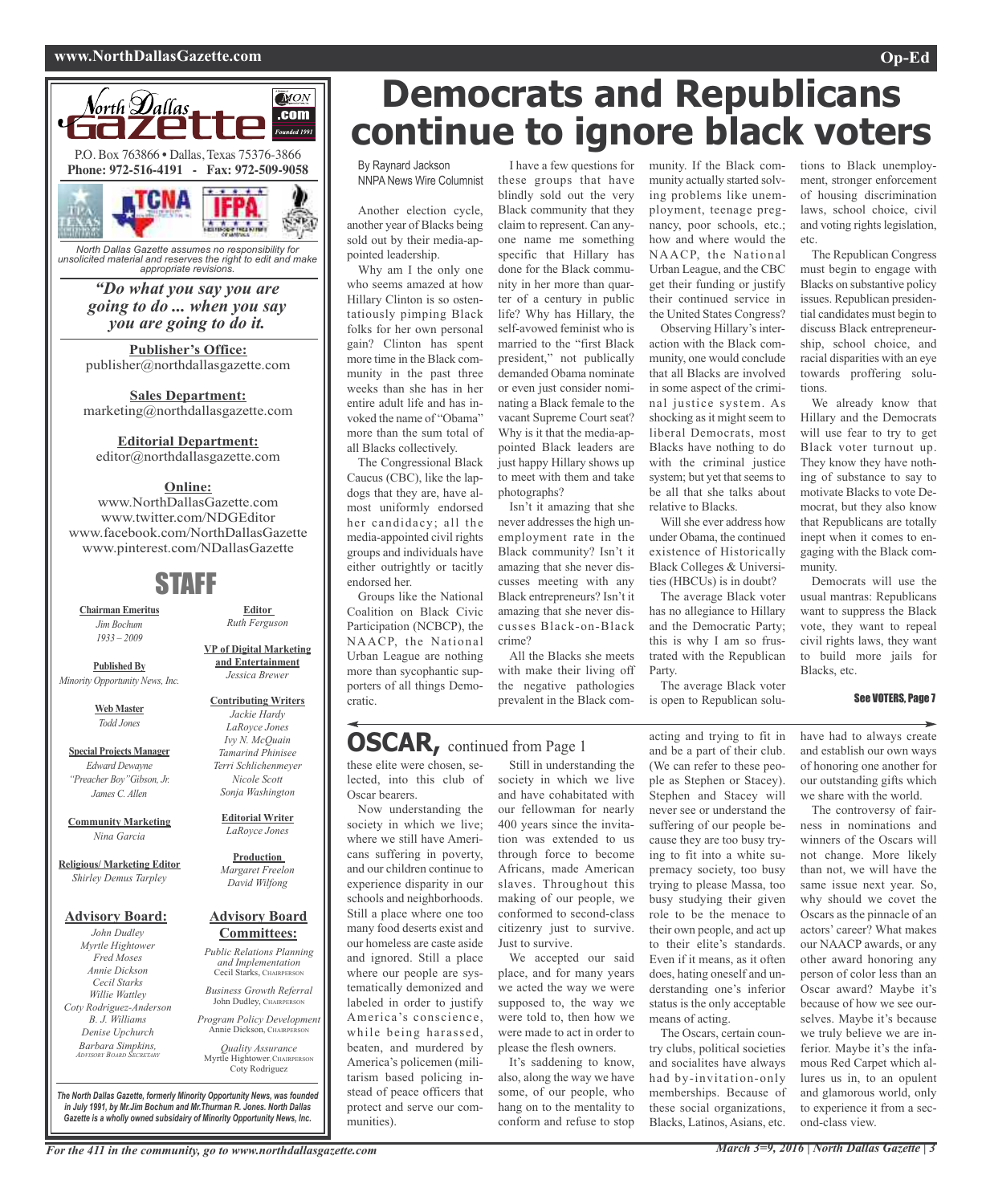# **Diversity among doctors drives trust in health care**

By Patricia Maryland NNPA Guest Columnist

Black History Month gives us the opportunity to reflect on the countless examples of the contributions that African-Americans have made to build our country. By celebrating these pioneers who helped shape America, we are inspired to overcome adversity and realize the positive change we, too, are capable of enacting in areas where inequity still persists. Black health is one such example where much has been achieved, but much more can be done to secure positive health outcomes in the Black community.

We know that on virtually every measure of health, African-Americans fare far worse than their White counterparts – from diabetes to heart disease to infant mortality. These disparities can be explained by myriad and co-influencing factors, including a lack of access to affordable healthcare, nutritional education and safe spaces to exercise.

A less apparent, but equally troubling, reason for unequal outcomes in



Black health is a strong sense of skepticism – even mistrust — in physicians, in medicine and in the healthcare system in general. The impact of the Tuskegee syphilis study, a fourdecades-long clinical trial in which African-American men, unaware of their condition, endured the disease for the purpose of medical observation, still looms large on the Black consciousness, perpetuating a culture of wariness that has lingered for generations.

Mistrust in medicine is particularly pronounced among African-American men, many of whom will enter the healthcare system only after their conditions are severe or life-threatening. A 2011 study by the University of North Carolina at Chapel Hill found

that Black men who selfidentified as "highly mistrustful" of healthcare were more than twice as likely to delay check-ups and cholesterol screenings, and three times more likely to delay a routine blood pressure screening, than those who were more trusting.

Distrust, skepticism, fear — these beliefs are intensely embedded in the history of Black healthcare, but they are ones we must overcome if we are to truly improve the health of our families and communities. Today, too often, a lack of trust can become a huge liability, even a death sentence, for Black patients.

I became a healthcare professional, because I saw my family members, friends and neighbors plagued by diseases that could have been prevented, if they had taken a proactive approach to their care. While it's important to acknowledge that African-Americans' relationship with the healthcare system is complex, our community cannot afford to remain disengaged in these matters.

That's why all of us must take a hard look at the barriers that prevent African-Americans from achieving health equity and commit to an effort to reclaim Black health and wellness.

On the part of individual members of the Black community, that means not only taking advantage of the coverage opportunities provided by the Affordable Care Act, but also taking a hands-on approach to health – one that seeks out care in a timely and accountable fashion and works to nurture a positive culture of health in our families, churches, neighborhoods and cities.

On the part of healthcare providers, this work will require a new standard of care that recognizes the unique needs of minority populations and designs a care strategy around what works for each individual patient.

Working with physicians at our facilities, we are learning that when we actively engage the patient in his or her care, we're better able to build meaningful, long-term relationships that lead to better health outcomes. This personalized care approach is proving vital in earning trust and improving the health of the African American community.

Representation also matters when it comes to building confidence in healthcare among minority communities. Black Americans make up 13 percent of the population, yet they account for barely 4 percent of practicing physicians nationwide. What's more, studies show

relationships between patients and physicians of the same race or ethnic background also are characterized by higher levels of trust, respect and patient satisfaction.

It's clear that more needs to be done to encourage African-Americans to pursue medical professions – and ensure the proper supports are in place to nurture diversity in the field.

As we remember and reflect on Black history – the bad and the good, the darkness and the light – there is no better time than now to commit to actions that will make our community healthier and stronger. And it begins by working together to break down barriers, real and perceived, to the care we need and deserve.

*Patricia A. Maryland, Dr.PH, is the President of Healthcare Operations and Chief Operating Officer of Ascension Health.*



## **Creating the life you really want to live**

You say you want to spend more time with your family, but instead stay late at the office to get ahead in your career.

You vow to give back to your community by volunteering, but can't work it into your schedule.

In short, there's a disconnect between people's words and actions when it comes to what matters most, says Lee Stoerzinger, a financial planner (www.leestoerzinger.com) and author of "On The Back Burner," which explores how Americans can align the values they espouse with the values they live.

"In theory, we should all try to live a life that is as close as possible to what we say we care about most," he says. "In reality, that doesn't happen."

Too often, how people think about money gets them off track, Stoerzinger says. They strive for the highest-paying job, an expensive car and a luxurious house.

As a financial planner he understands the importance of money and how crucial it is to manage it wisely.

But as a family man who adopted two Haitian children orphaned by a 2010 earthquake, he also knows a person's legacy shouldn't be limited to material goods bequeathed to family members.

"When you think about it, defining your values should be easy," Stoerzinger says. "It's what you believe about God. It's how you want to raise your children. It's what you want to spend your free time doing."

The trick is to create a mindset that helps you give greater weight to what matters most and inspires you to act. Anyone can take steps to get thinking and acting in the right direction, Stoerzinger says, such as:

• Focus on family activities. Create a new family tradition, such as organizing a monthly game night, buying tickets to a baseball game in the summer, or taking an annual road trip. You could have donuts the morning of your kid's birthday, start a family book club or visit a shelter once a month to fee the homeless.

• Connect with nature. Go birding, take canyon hikes with your dog, go shelling at the beach, go kayaking on the lake, paint

See LIFE, Page 5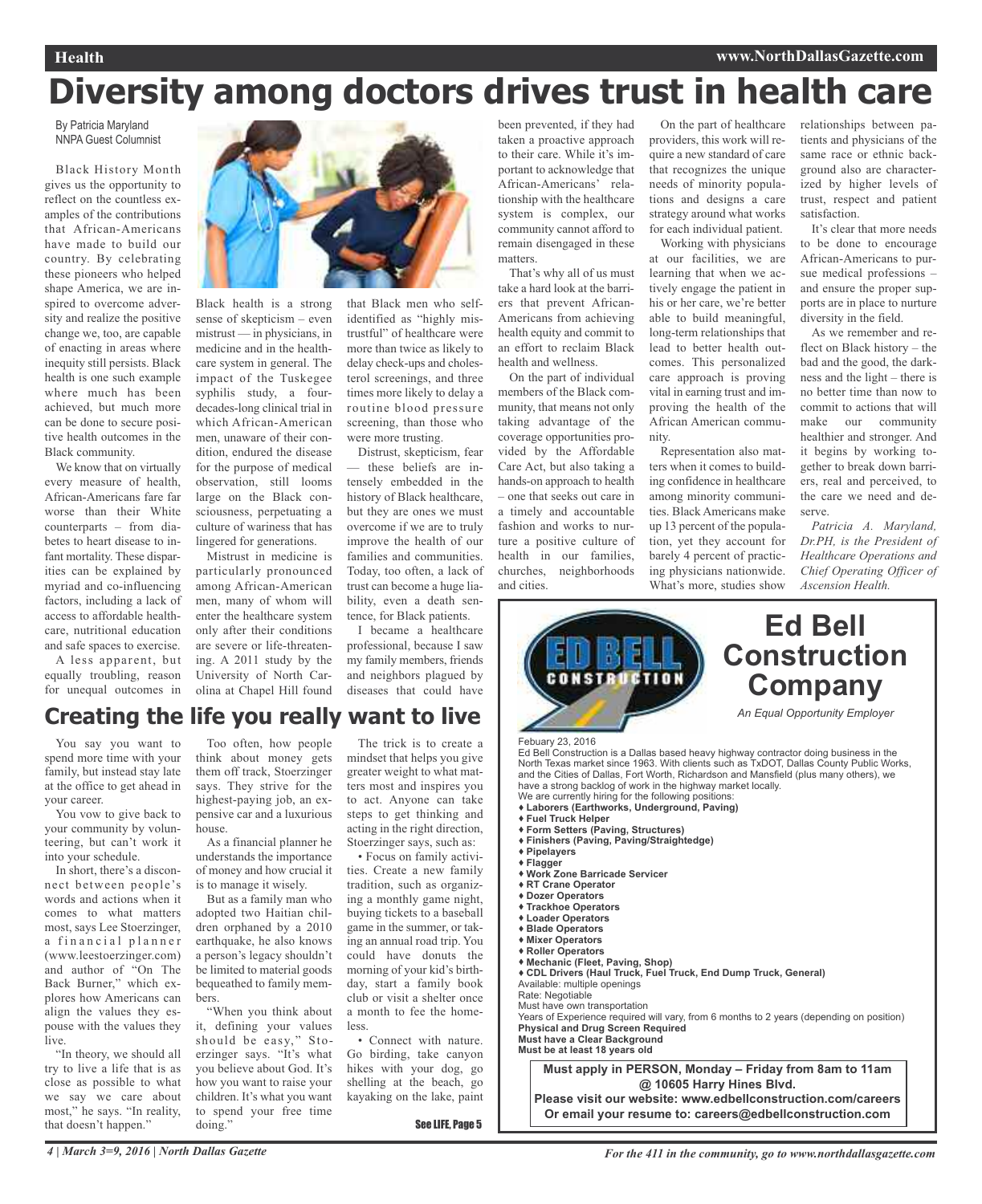# **Easter weekend activities offered at Dallas Arboretum**

To celebrate the Easter holiday, the Dallas Arboretum and Botanical Garden has planned a weekend full of exciting activities including music, festive treats, children's activities and a garden full of floral backdrops perfect for Easter photos.

New this year is renowned sculptor Gary Lee Price's Great Contributors Bronze Statues Exhibit, which features eight lifesize sculptures of Abraham Lincoln, Benjamin Franklin, George Washington, Claude Monet, Albert Einstein, William Shakespeare, Mark Twain and the Wright Brothers. These "Greats" are on display among more than 100 kinds of spring bulbs and are a must-see. Easter weekend is sponsored by Dave Perry-Miller Real Estate.

Mary Brinegar, Dallas Arboretum president, said, "Families have made visiting Easter weekend a tradition because it's during Dallas Blooms, one of the most glorious moments in the garden. The last weeks of March usher in the blossoming of the 150 cherry trees, and the first weeks of April showcase the 3,000 azaleas, so it's a beautiful time to visit." The largest floral festival in the South-

west, Dallas Blooms runs through April 10.

*DallasChild's* **Good Friday Children's Concert**

Friday, March 25 | 11 a.m. and 2 p.m. | Martin Rutchik Concert Stage and Lawn

Celebrate Good Friday with family-friendly concerts by Eddie Coker.

**United States Air Force Band of the West**

Friday, March 25 | noon to 1 p.m. | Martin Rutchik Concert Stage and Lawn

Mission Winds Clarinet Quartet Concert.

**Easter Portraits**

Friday, March 25 | 10 a.m. to 2 p.m. | Jonsson Color Garden

Saturday & Sunday March 26- 27 |noon to 4 p.m.| Jonsson Color Garden

Ivey Photography will be in the

garden Easter weekend to take family portraits with a live bunny. Portraits will be available for purchase from the photographer. **Easter Bunny**

Saturday & Sunday, March 26-  $27 \mid$  noon to 4 p.m.

A roving bunny rabbit in costume will be making rounds in the garden for family photo opportunities.

#### **Easter Brunch**

Sunday, March 27 | 10:30 a.m. or 12:30 p.m. | Restaurant De-Golyer

Celebrate Easter with your family and take a seat at brunch on the Loggia of the DeGolyer House. Come enjoy bountiful selections from farm fresh scrambled eggs, apple smoked bacon, to a chef carving station with assorted proteins. While you enjoy your meal, our pianist will play quiet

## **Dallas County to name jail medical facility after minority leaders**

Dallas County officials have announced it will name the county jail's medical facility after two Dallas minority leaders, both of whom made history and broke molds in their community.

The \$39 million facility will now bear the names of Jesse Everett Gill and Dr. Onesimo Hernandez and be known as the Gill – Dr. Hernandez Medical Facility.

This is the first time in the 170 year history of Dallas County that a county government facility will be named in honor of a Latino. It will also become the only Dallas County government facility named after both an African-American and a Latino.

"I am very proud that we are recognizing the contributions of these

outdoors, see the bigger picture and look at the sky. "The world is full of wonders to de-stress and bless

**LIFE,** continued from Page <sup>4</sup>

• Give back. Consider how you can be a servant in your community without donating money. Who has needs you can meet? Think about

us," Stoerzinger says.

two men, Dr. Hernandez in particular," said Dallas County Commissioner Elba Garcia. "Dr. Hernandez committed himself to helping our community, like so many other Latino leaders of his generation. It is important for us and for future generations to remember and recognize their achievements."

Dr. Onesimo Hernandez and Jesse Everett Gill were both born and raised in Dallas and graduated from DISD high schools. Both men achieved important firsts in the Dallas area and both dedicated their adult lives to public service and the betterment of their communities.

Dr. Hernandez was the first Latino to attend Southwestern Medical School. He then served as an intern at Parkland Hospital and later

your true passions in life. Who can

"We can continue complaining about money, stress and schedules," Stoerzinger says. "Or we can admit that we need to step back, define what's important to us and live our lives with dedication to those

benefit from your skills?

became the first Mexican-American physician on the staff of St. Paul's Hospital. Jesse Everett Gill was the first African-American to hold the position of deputy sheriff in Dallas County. He later taught for 20 years at Clara Oliver Elementary in Oak Cliff. A scholarship was named in his honor by the Dallas Co. Peace Officers Association.

The Gill – Dr. Hernandez Medical Facility was completed in March 2015 The 139,000 sq. ft. stand-alone, centralized medical and mental health services facility includes medical clinic space, a full service pharmacy, and medical staff offices. This state-of-the-art infirmary has improved the delivery of medical and mental health to Dallas County Jail patie

things."

*Lee Stoerzinger, CFP, has practiced wealth management since 1993. Graduating from the University of Wisconsin-Eau Claire in 1992 with a bachelor of arts in cumulative finance, Lee began his career as an independent financial representative at his firm, Lee Stoerzinger, Inc.*

melodies in the background. Seating is limited. Contact 214-515- 6511 to reserve your spot today.

Adults: \$68, Children ages 5- 12: \$30, Children 4 and under: Free

### **Children's Activities**

Friday, March 25 | 10 a.m.-2 p.m. | Saturday & Sunday, March 26-27 | noon to 4 p.m.

Pecan Grove - Petting zoo, face painting and Kindermusik.

On Saturday at 11 a.m., guests can relax on the lawn near the Martin Rutchik Concert Stage and Lawn, listen to the music being played and enjoy a picnic with family and friends.

## You Can Help With **Three Simple Words**

1 in 5 Americans are impacted by mental illness.<br>Chances are someone in your social network is too.<br>Let them know you're there for them by saying

are on Facebook, Twitter, Google+ or<br>Instagram to make a difference.



f/namidallasTX g/namidallas g/namidallasorg





*For the 411 in the community, go to www.northdallasgazette.com*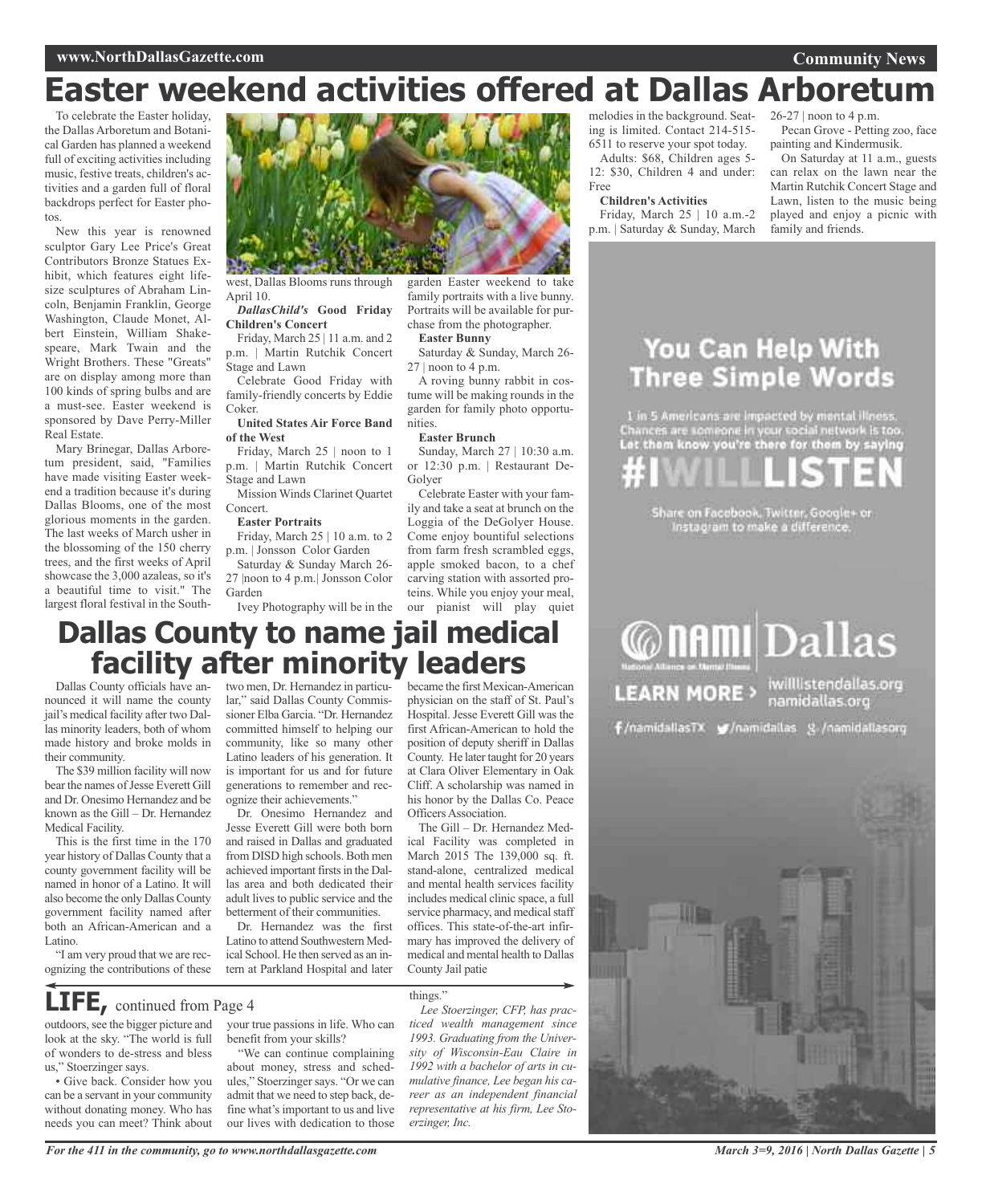# **Collin College hosting Destination College Workshop**

Do you or your child plan on attending Collin College in the summer or fall of 2016? Get personal advice on getting started at a Destination College workshop from 6:30-8:30 p.m., Tuesday, March 22 at Collin College's Spring Creek Campus Living Legends Conference Center, 2800 E. Spring Creek Parkway in Plano. The seminar is free



and open to the public. The workshop "Getting Started at Collin College:

For New Students" walks participants through each step of the process, from admissions to advising and applying for financial aid. Student services representatives will be available to answer individual questions from attendees.

While the seminar is free, registration is required. To register, visit www.collin.edu/destinationcollege. For more information, call 972-377-1772. Destination College is a

Collin College initiative that helps high school students and their parents to get ready for college, no matter which institution they choose.

Other upcoming Destination College seminars include "Saving for College: The Time is Now," from 6:30-8 p.m., Tuesday, April 5 at the Spring Creek Campus Living Legends Center

and "From High School to College: Your Successful Transition Begins Now," from 6:30-8 p.m., Tuesday, April 26 at the Preston Ridge Campus Conference Center, 9700 Wade Blvd. in Frisco.

A full list of seminars is available by clicking "Upcoming Events" at www.collin.edu/destinationcollege.

## **Website permits global policy analysis across time and place**

AUSTIN, Texas —Asthe presidential primaries heat up, political leaders, journalists and students of government can compare politicians' policy suggestions to public policy around the globe and across time using an online tool developed by The University of Texas at Austin.

The Comparative Agendas Project builds on the Policy Agendas Project site launched in 2010 by UT

Austin government professor Bryan Jones to provide public access to United States policy data dating back to 1947.As of March 1, the new site globalizes that effort by allowing users to access and compare data from 20 countries, two U.S. states and the European Union, all from one central website.

"The Comparative Policy Agendas Project aims to be the gold standard for policy

comparisons among countries. Our new website uses a pioneering system to allow straightforward graphical analyses of policy trends across time, across issues and across countries," said Jones, the J.J. "Jake" Pickle Chair in Congressional Studies. Jones began the Policy Agendas Project in 1993 with Frank Baumgartner, a political scientist at the University of North Carolina at Chapel Hill.

Going global required researchers to establish a consistent coding scheme that would allow for students and scholars from any country to uniformly catalog data — a problem that was solved in 2014 through a collaborative effort among the University of Mannheim, UT Austin and UTAustin's Liberal Arts Information Technology Services.

"Analysis has very much

been left up to the researcher, but this system standardizes the way researchers classify, categorize and analyze outputs, making it easier to compare data over time and between places," said graduate researcher Annelise Russell, who oversees undergraduate student involvement in the project.

The new trends tool, which is free and accessible to the public, allows for on-

the-fly comparison of legislative, executive, judicial, media and public opinion data across time, policy area and country.

"The website is a jumping-off point for scholars, journalists and anyone interested in policy to begin to understand the universality of public policy," Russell said.

Users can access the site at www.comparativeagendas.net.

## **Campaign encourages Dallas high school seniors to apply for financial aid**

The Commit! Partnership, Dallas-area civic leaders, nonprofit organizations, local school districts and institutions of higher education have launched a campaign to encourage students to fill out the Free Application for Federal Student Aid (FAFSA) or the Texas Application for State Financial Aid (TASFA).

Volunteers from local businesses and community

organizations will assist trict. "Grants, work-study high school seniors and their families complete the forms at several workshops. The workshops will take place on February 27 and March 5.

"Postsecondary education and vocational training is critical to our region's continued economic success," said Dr. Joe May, Chancellor of Dallas Community College School Dis-

## **DISD students wanted for summer internships**

The Dallas Bar Association is looking for talented, energetic, hard-working Dallas ISD students who are in their junior year for paid internships in law firms, non-profits and corporate legal departments for four or eight weeks this summer. The Summer Law Intern Program teaches students the demands of an of-

fice environment, while gaining self-confidence and learning about professionalism. Interns will enjoy courthouse and college campus tours, and other educational programs hosted by the Dallas Bar.

Students who are bilingual in Spanish and/or who

See INTERNS, Page 13

programs and subsidized loans provide critical access to needed training for a successful career in the 21st century."

To learn more about financial aid opportunities and the upcom-

Saturday, March 5, 9 a.m. – 2 p.m. at David W. Carter High School (1819 West Wheatland Road, Dallas, Texas 75232).

college.org.



ing workshops, please visit www.youcanafford-The event takes place on **Fundamentals Enrichment Academy, Incorporated**

> Fundamentals Enrichment Academy, Incorporated of Frisco, Texas shall recruit and admit individuals of any race, color or ethnic origin to all rights, privileges, programs and activities. The Corporation shall not discriminate on the basis of race, color, national or ethnic origin to the administration of the educational policies, programs, and other administered programs.

**Policy of Non-Discrimination**

The Corporation shall not discriminate on the basis of race, color, national or ethnic origin in the employment of its personnel.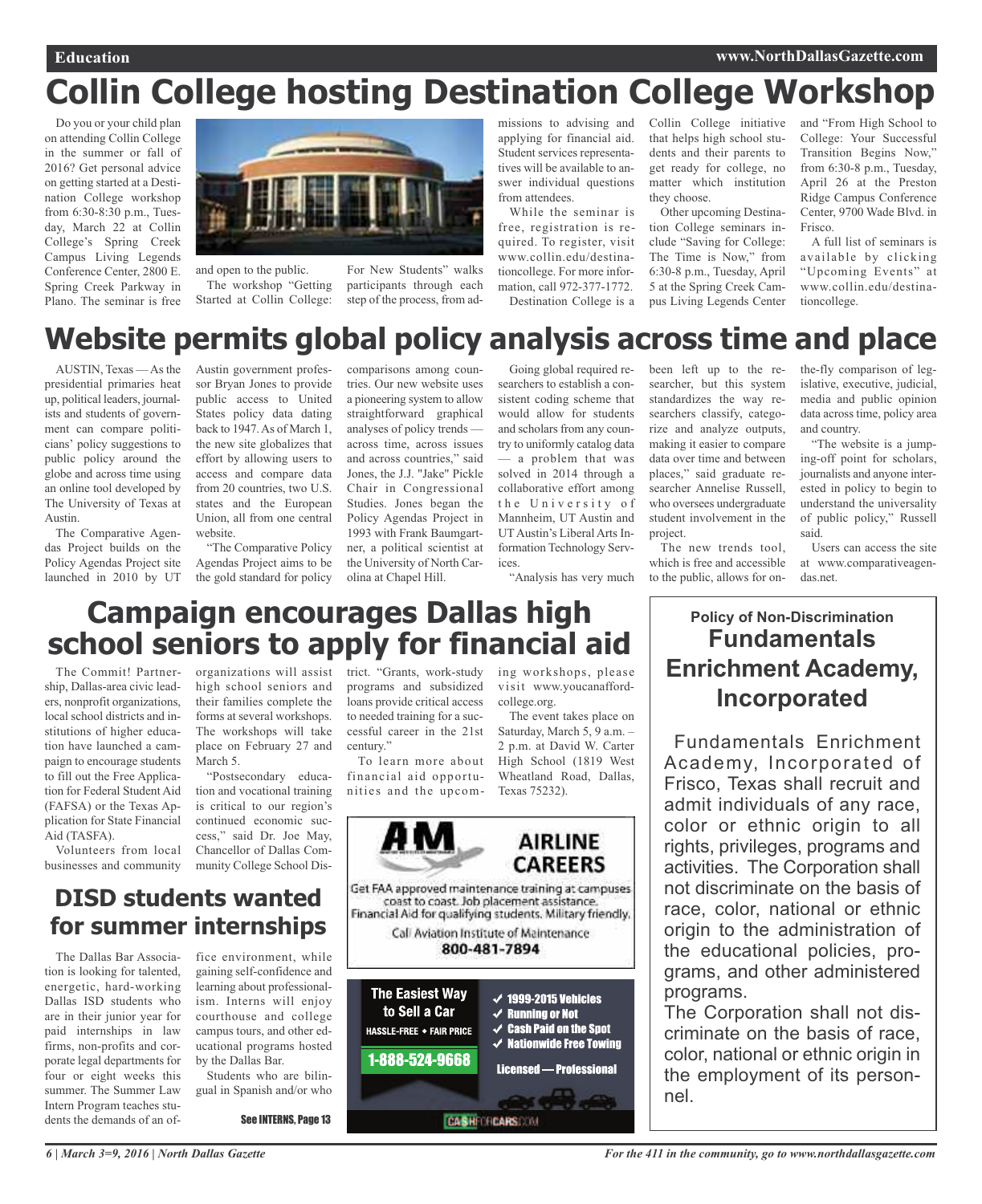## **North Texas Municipal Water District to carry out annual water quality tests**



Plano's water supplier, the North Texas Municipal Water District (NTMWD), will perform annual chlorine maintenance on transmission and distribution systems from March 7 through April 4. You may notice a shift in the taste or smell of your drinking water.

Chlorine maintenance does not affect water quality and water remains safe. We will be

opening hydrants and flushing our lines in some areas during this 28-day period to get the maximum benefit of the maintenance. This process helps to keep our chloramine residuals in check with Texas Commission on Environmental Quality (TCEQ) requirements.

Learn more about chlorine maintenance on the NTMWD website.

## **#GarlandStrong campaign launched to rebuild after December tornado**

The day after Christmas 2015 was filled with family time and post-holiday errands for most north Texans, until an EF4 tornado ripped through the region, including parts of Garland. The tornado struck near Interstate 30 and the President George Bush Turnpike. Nine people lost their lives that night in vehicles that were swept off a highway overpass. More than 1,100 structures were impacted in south Garland. Assessors



declared 127 destroyed and land residents are navigatcategorized 219 more as unsafe.

Now, hundreds of Gar-

ing the road to recovery.

See TORNADO, Page 8

## **VOTERS,** continued from Page <sup>3</sup>

Of course, none of these accusations are rooted in fact.

Republicans will reflexively go to all the liberal Black conventions (NAACP, Urban League, etc.) in their bizarre attempt to prove they are not racist; but they never demand any concessions from these groups like they would from a White group.

I have constantly advised Republicans to refuse to speak to any Black conventions unless they agree to put Black Republicans on their various panels throughout the week of their meetings. To my astonishment, their response is, "We can't do that. We need them more than they need us."

Let me interpret that statement for you. They are afraid to play hardball with Black groups because they

"may" be called racist by the liberal media.

I am amazed at how much of the interactions Republicans have with the Black community is out of fear of being labeled a racist, as opposed to engaging with the Black community based on a set of shared values and interests.

Between both political parties, there have been close to twenty presidential debates; and no substantive discussion on the Black unemployment rate, the decline of HBCUs, or Black entrepreneurship. Why?

Black media, especially Black newspapers, are totally invisible in the presidential debates in both parties. Both parties are tripping over themselves with Hispanic media and addressing issues specific to that community; but with

Blacks, not so much. This despite the fact that Blacks vote at a much higher percentage than Hispanics and Blacks have a much larger voting age population (VAP).

Both parties fear Black people. The Democrats fear that Blacks won't turn out without Obama being on the ballot; Republicans fear Blacks won't vote for a Republican. Both are equally wrong.

Raynard Jackson & Associates, LLC is an internationally recognized political consulting, government affairs, and PR firm based in Washington, DC. Jackson is an internationally recognized radio talk show host and TV commentator. He has coined the phrase "straticist." As a straticist, he has merged strategic planning with public relations. Visit his website at: www.raynardjackson.com.

### **Keep Irving Beautiful clean-up on April 9**

Irving residents are invited to roll up their sleeves and help keep Irving Beautiful on April 9 at the Trinity View Park at the pavilion located near the soccer fields at 2298 E. 6th Street.

The "Don't Mess with Texas Trash-Off" is Texas'

signature event for the Great American Cleanup, the nation's largest community improvement program. Keep Irving Beautiful's event will be held at Trinity View Park, part of Irving's Campion Trails, bordering the Elm Fork of the Trinity River.

The Trinity River watershed drains an area of 11.5 million acres and supports the water needs of 40 percent of the Texas population, nearly 9 million people, so please join us to help keep its #1 pollutant – litter – out of this important waterway.

### **Local tourney grows awareness for women and children in golf game**

Dallas area golf professional Maulana Dotch's passion is to increase the awareness of golf among women and children. That is why she is hosting the Maulana Dotch Golf Classic presented by Bishop Arts CrossFit. It will be held Friday, April 22, 2016 at Cedar Crest Golf Course, 1800 Southerland Avenue, Dallas, Texas. 75203. The tournament begins at 8:30 a.m. with a shotgun start. The event in-



*Maulana Dotch is making waves in the golf world as an Afican American woman.*

cludes breakfast, lunch, for women only, but this golf awards, and prizes. Last year the classic was

See GOLF, Page 8



February 26, 2016

### **PUBLIC NOTICE**

The McKinney Housing Authority announces the OPENING OF THE WAIT LISTS FOR THE HOUSING CHOICE VOUCHER PROGRAM

The Online Application will be available at www.mcidnnexha.org beginning at 8:00 a.m. on March 21st. 2015 and will remain available until four hundred (400) applications are received.

The preferred method of acceptance is the critine portal. However, in order to make the application process accessible to all applicants, the MHA wii accept one hundred (100) applications from Eiderly and Disabled via the following methods:

- Applications may be completed online beginning March 21, 2016 at 8:00 a.m.
- Persons with disabilities requiring assistance to complete the application may apply in person at MHA's Giffice incated at 1200 N. Terressee St. McKrmey, TX 75069, from Monday through Thursday (excluding holidays), between the hours of 8:00 a.m. and 12:00 p.m., beginning March 21, 2016 until one hundred (100) applications have been received.

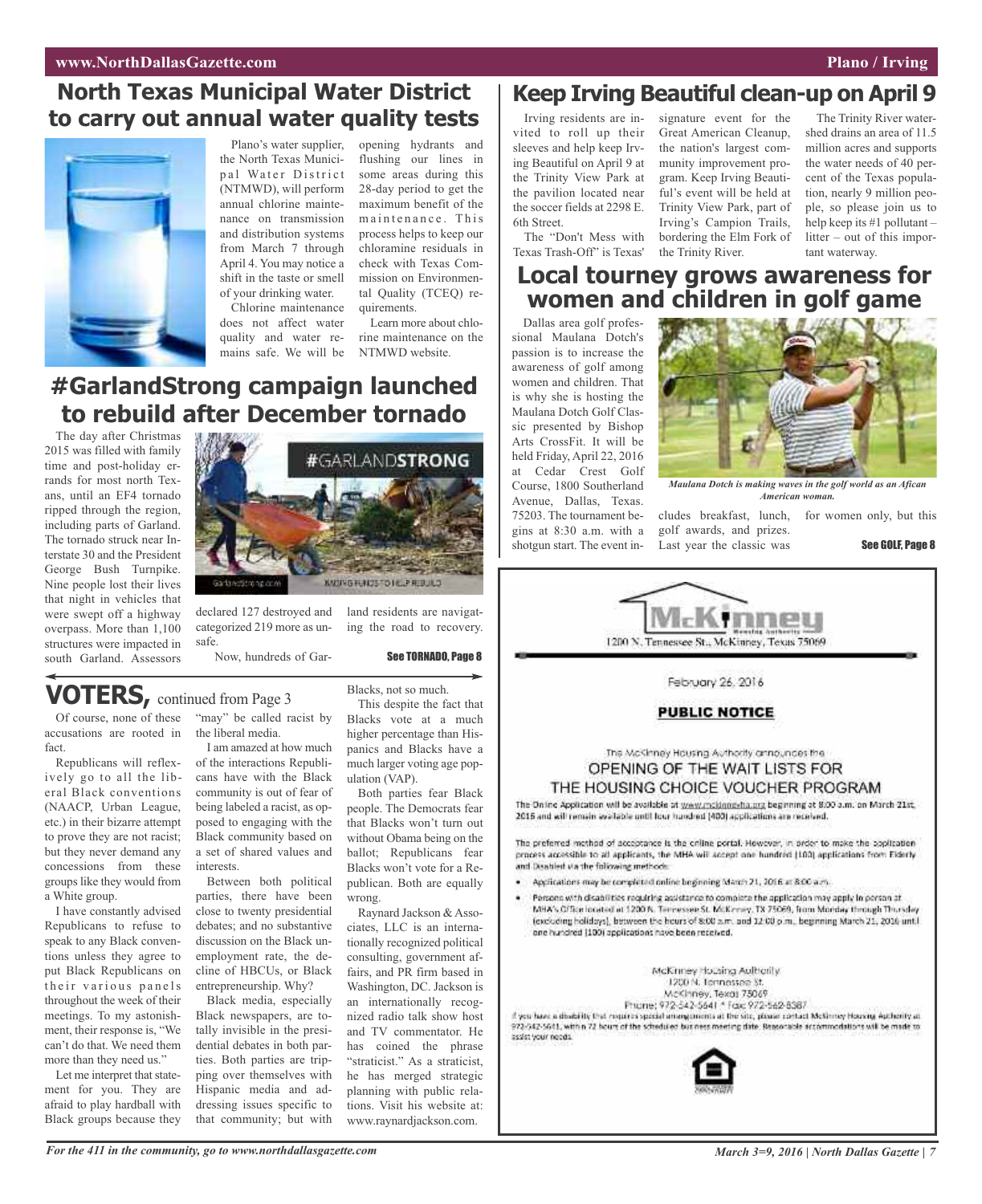### **Community Briefs**

### **CARROLLTON Program offered on tech industry**

A Tech Industry Program will be held on Wednesday, March 23 at CyrusOne-1649 W. Frankford Road, in Carrollton.

You must check-in 4 p.m. with panel discussion 4:30 - 5:30 p.m. followed at 5:30 - 6:30 drink/ hors d'oeuvre and tours of CyrusOne. Richardson Chamber of Commerce members pay \$25, cost is \$35 for non-members.

No walk-ins due to security (bring drivers license), make a reservation by March 21.

### **Carrollton Women's Club Nurtures Can Academy Stu- dents**

The Dallas Can Academy Carrollton/Farmers Branch students are fortunate to have community supporters like the Carrollton Women's Club (CWC).

Recently, CWC assisted the school's on-campus Wee Can Academy by donating fleece blankets made at their Blanketfests throughout the year. These blankets are used in the infant nursery and preschool to keep the young children warm and com-

*The Carrollton Women's Club recently donated blankets to Dallas Can Academy.*

forted. Every child enrolled ated by our kids." in Carrollton Farmers Branch's Wee Can Academy receives a blanket to take home.

The mission of CWC is to promote club fellowship and enhance the community through service, involvement and action. "The Carrollton Women's Club is a great community partner and their blanket donations make a big difference to the children enrolled in our early childhood development center," said Dr. Lucy Hakemack, principal of Dallas Can Academy. "These women have been strong supporters of our students for several years with other donations and an annual college scholarship program. Their generosity is greatly needed and appreci-

# **MURPHY**

### **Outstanding Citizen award started** In an effort to recognize

those residents and business owners who exemplify what makes Murphy such an excellent place to live, work and play, the City Council has instituted the Murphy Matters Outstanding Citizen Award program, according to City Manager James Fisher.

Eligibility for the recognition includes Murphy residents of any age and owners of Murphy businesses.

Criteria for the award covers extraordinary contributions, service, positive impact, civic pride, and volunteerism as well as any other

the game and how golf can open doors to other opportunities in life, especially

The tournament includes

7:00 a.m. - Registration

8:30 a.m. - Shotgun Start 2:00 p.m. - Luncheon and

For entry fee details on

the following events:

Awards Ceremony

for kids."

and Breakfast

women and children, especially minorities," said Maulana Dotch. "I want to use this event as an avenue to grow the awareness of the tournament, visit www.tournevents.com/mdi 2016. Sponsorship levels

plishments.

range from \$7500.00 to \$250.00. For sponsorship opportunities, email mdotch@pga.com.

contribution that enhances Murphy's community life. Candidates for the award may be nominated by filling out an award nomination form, available at City Hall, 206 North Murphy Road or by downloading the form from www.murphytx.org orby sending a note to administration@murphytx.org.

**Murphy City Council accepts resignation of city manager** The City Council has accepted the resignation of City Manager James Fisher effective March 1, says Mayor

"We have accepted the resignation of the City Manager," he said. "The City of Murphy is now making plans for the transition. Mr. Fisher has done great things and accomplished much for Murphy. We're thankful for his service and wish him well in his future endeavors."

Fisher served as Murphy City Manager for eight years and saw the City through periods of commercial growth, economic development and an expansion of parks and trails among other accom-

The City Council will initiate an immediate search for his replacement. No other

Eric Barna.

staff changes are anticipated.

### **RICHARDSON Small businesses to benefit from express permitting program**

City staff presented details of a proposed express building permitting program Monday.

The new permitting program, which begins March 1, will provide a guaranteed plan review time of three business days from date of submittal.

Specific criteria as to which projects are eligible for express permitting will also help streamline the process. Those eligible will be limited to:

• Tenant finish-outs and

interior remodel projects of 5,000 square feet or less for business/professional offices and retail occupancies where hazardous materials are not stored, used or dispensed.

• Exterior remodels that do not increase the square footage of the building or increase the height, requiring development or zoning review (examples include façade enhancements, reroofs, roof repairs, etc.)

• Any other project specifically authorized by the Building Official.

More information will also be posted on the City's Building Inspection web page at www.cor.net/buildinginspection.

### **North Dallas Gazette** The most popular source for entertainment events!

Nova Bullai Geline's the fastest-growing detraities for DPW courts, with more than 45,000. mustaly unline readership. 10,000 weekly arrespaper structuring cast (CODO work), revenuer residenting? Partner with North Britist Technik, and let us get the lated uniform prints and Link of



## **GOLF,** continued from Page <sup>7</sup>

to play - women, men, and juniors.

Maulana Dotch is the first African-American woman in Texas and the second in America to earn her Class A, PGA Membership and become certified as a LPGA Teaching Professional. In addition to teaching adults golf at Cedar Crest Golf Course, Ms. Dotch teaches boys and girls the game of golf. She conducts the

# year everyone is welcome Cedar Crest Junior Golf

Program, the LPGA Girls Golf Program and instructs The First Tee of Greater Dallas Program.

Proceeds from the tournament will provide scholarships to Cedar Crest junior golfers who are graduating seniors and donations to causes such as The Center for Empowerment and the Pink Tee Foundation "I am so committed to growing the game of golf among

## **TORNADO,** continued from Page <sup>7</sup>

Garland is a strong community that has worked tirelessly to help our neighbors since this disaster hit.

The #GarlandStrong campaign is raising funds to help with the rebuilding process - to address needs that cannot be met by insurance or non-profit assistance. Such long-term recovery efforts are expected

to be substantial. Atmos Energy kicked off the fundraising effort with a \$50,000 contribution, given through its Atmos Energy/Robert W. Best Charitable Giving Fund. Donations of every amount can make a difference! To donate, visit GarlandStrong.com, or write a check payable to Garland Tornado Relief Fund, mail to:

City of Garland Attention Steve Anderson

P.O. Box 461808 Garland, TX 75046-1808 For more information about long-term recovery activities, visit the City's Tornado Information web page.



(214) 749-0040

Slip & Fall

We Also Handle Criminal Defense & Wills and Probate

Gina Smith & Associates 2141749-0040



**Free Parsonol Injury** Consultation: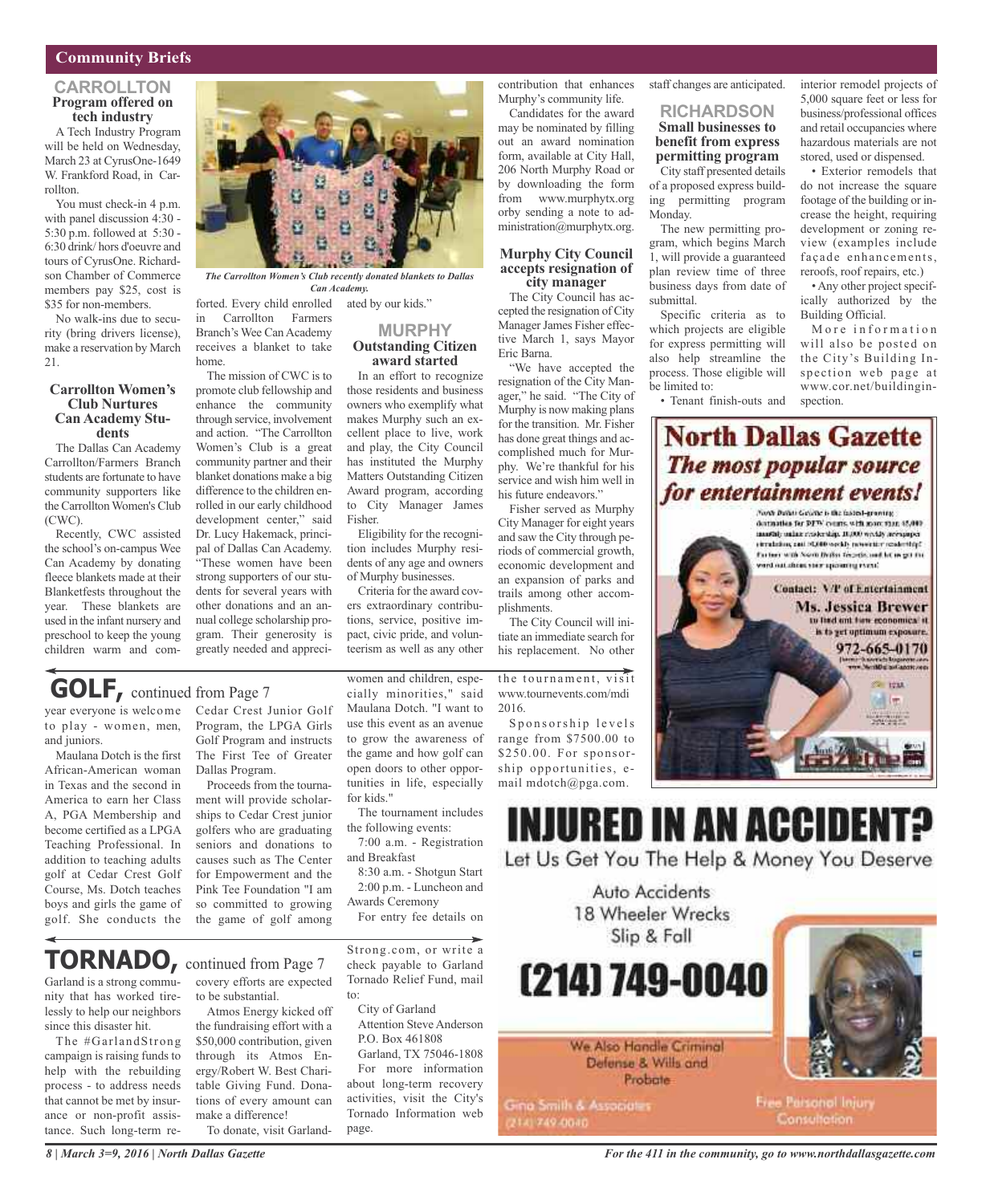# **NDG readers can win tickets to DCT's Hansel and Gretel**

Follow the trail of breadcrumbs all the way to Dallas Children's Theater to see *HANSEL AND GRETEL*

March 4 – April 3, 2016. *North Dallas Gazette* readers can win tickets by visiting our Facebook page.

Heroes take destiny into their own hands when Kathy Burks Theatre of Puppetry Arts present the updated production of *HANSEL AND GRETEL*, running from March 4, 2016 through April 3 at Dallas Children's Theater.



Hansel and Gretel get lost in an enchanted forest while searching for food and after spoiling their whole family's dinner, they must use their

powers of imagination and problem solving to save themselves from a crafty old witch with a house made of gingerbread and candy.

Puppeteers follow the storyline of the centuries-old fairytale that has been told time and time again. When B. Wolf adapted *HANSEL AND GRETEL* for DCT, she made slight changes to some of the more graphic elements to reflect the family-friendly audiences that Dallas Children's Theater caters to. Wolf has been writing and puppeteering for Kathy Burks for 40 years, and composing music productions for DCT since 1995.

"This story is a very, very

old fairytale but it's still relevant today," says Kathy Burks. "Hansel and Gretel solved their problem and learned how to deal with bad things and scary things. They began to think for themselves and realized what their mother and father taught them about life." **Opening Night Party –**

**Friday, March 4!**

On opening night, audience members will leave with a small bag of treats from Amy's Chocolate Gifts to enjoy from home—not a mysterious trail. Before the show on March 4, patrons will be surrounded by a thicket of activities including face painting, a lollipopthemed craft, and giveaways. Tickets for *HANSEL AND GRETEL* range in price from \$13 to \$26; lap seats are available for children under 3 years old.

To reserve your tickets for a family-friendly retelling of *HANSEL AND GRETEL*, please call the DCT Box Office at 214-740-0051 or visit dct.org.

### promoted from Speaker of **There's no shortage of fireworks in London Has Fallen**

By Ruth Ferguson *NDG* Editor

So clearly the cast of Olympus Has Fallen enjoyed working together so much that they decided to move it across the pond and make London Has Fallen together. President Barack Obama has had a rough presidency, but President Benjamin Asher (Aaron Eckhart) has had his wife die tragically and his butt kicked, and finds himself literally just seconds away from being assassinated via livestreaming to billions around the world. But no worries his favorite Secret Agent Mike Banning played by the brooding Gerard But-



*Morgan Freeman has been promoted to Vice President this time.*

ler is there to protect him. London does a good job of keeping you on the edge of your seats with quite a few "oh no!" moments as the synchronized bombings and shootings begin at the funeral for the prime minister of England. In a matter of moments at least five heads of

SHOP ARTS<br>IEATRE CENTER

states are killed. But the real target is President Asher and unlike his nemesis in the first flick, the president sort of picked this fight when in a drone attack he killed the daughter of an arms dealer.

Not only is Butler and Eckhart back but Morgan Freeman's character has been

the House to Vice President. Also returning are Angela Bassett looking fierce as the Secret Service Director Lynn Jacobs, Melissa Leo's Secretary of Defense Ruth McMillian fares better this time around, and a few other familiar faces.

Is London Has Fallen a great flick no? But it is certainly worth a bag of popcorn as you sit back and enjoy the audacity of the terrorists as they execute their well planned diabolical plot. By the way, I think President

Obama would agree after an attack like this, President Asher should probably just resign and start working on his memoir. Meanwhile you can check out London Has Fallen in your favorite local theater beginning on Friday March 4.



"Occupy Hallmark" by Cassie M. Seinuk GROUP DISCOUNTS AVAILABLE, CAR (\$14) 948-0716 x305.

**DOWN FOR #THE COUNT** 

**ONE-ACT FESTIVAL FEBRUARY 26 -MARCH 6** All Scats \$10 Preview Night (Feb 25)

Six Women, Six Plays,

Six Nights of Incredible Theatre **Celebrating female voices** 

in American theatre

Participating playwrights include: "Phenom," regional premiere by Charlayne Woodard

"Maya Baktum El Embral" by Maria Patrica Urbina

"Breathing Room" by Vicki Caroline Cheatwood "A Thing Of Beauty" by Ruth Cantrell "Turndown Service" by Sharai Bohannou

*NDG Entertainment Ticket Giveaway!!! Visit us on Facebook to win tickets to Down For*<br>#TheCount @ Bishop Arts Theatre Center.



Obie Award Winner & Tony Nom

**Charlayne Woodard** 

*Do you have an upcoming event? Contact NDG Entertainment at jbrewer@northdallasgazette.com*

*March 3=9, 2016 | North Dallas Gazette | 9*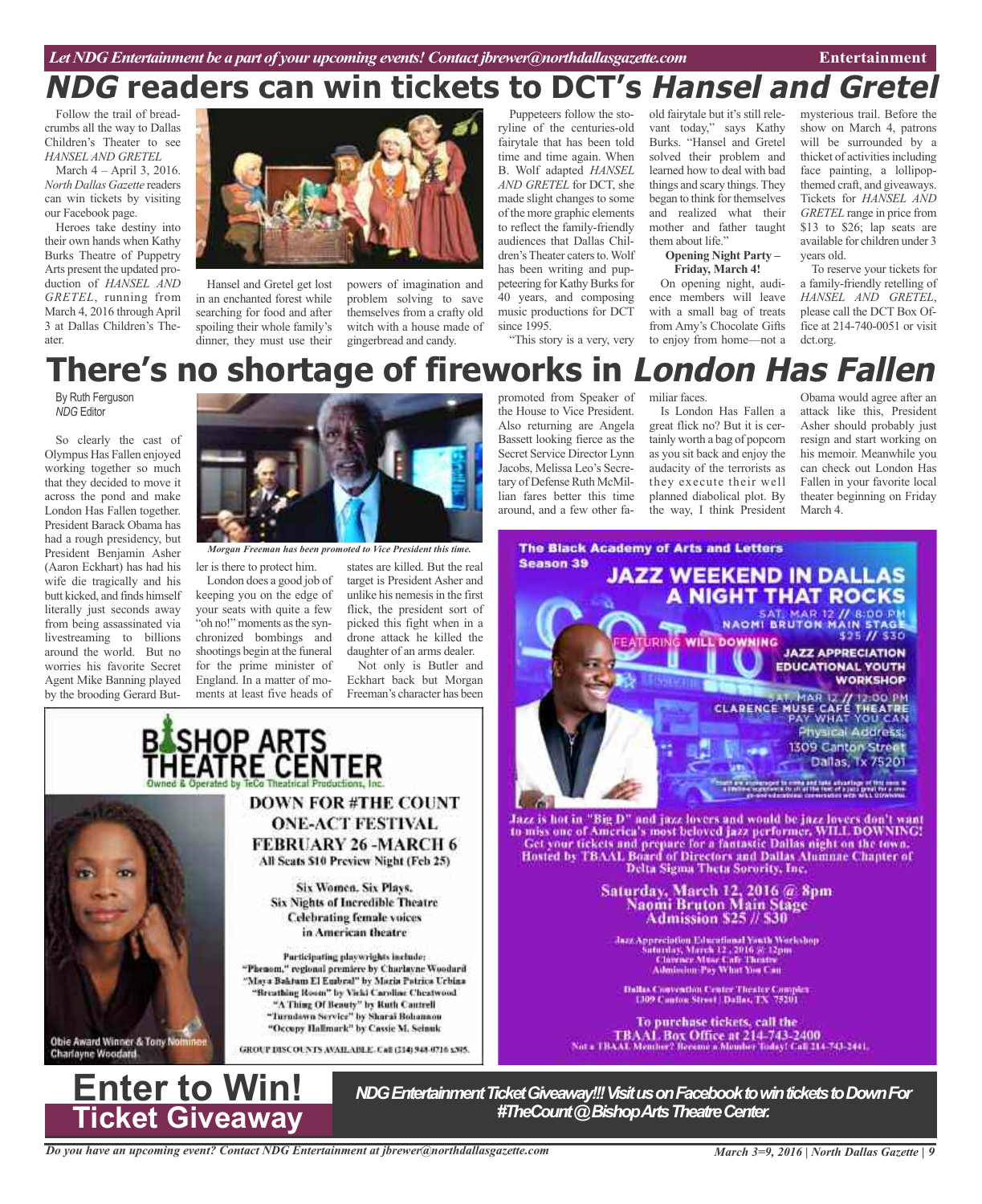Entertainment Too! *Let NDG Entertainment be a part of your upcoming events! Contact jbrewer@northdallasgazette.com* 

# **Zootopia will entertain kids and their parents**

By Ruth Ferguson *NDG* Editor

*Zootopia* puts Disney at the front of the line with the first animated film kids and parents will really want to see in 2016. It delivers with not only a rich look to the flick, but the story is a winner. So often animated films work so hard at preaching a message to children and throwing in enough humor to keep parents entertained. *Zootopia* walks the fine line well enough to earn loyal fans from both parities.

In *Zootopia* the mammals have found a way to coexist peacefully. The predators and their usual prey live



*Judy and Nick's conversation with the sloth is one of the funniest scenes in Disney's Zootopia*

together in harmony, including yoga instructing elephants (a sight you won't be able to unsee for a minute). But even in this animal paradise, who would imagine a rabbit becoming a cop? Judy Hopps (voiced by Ginnifer Goodwin) is one determined bunny and

nothing – not even the suggestion by her parents that she should tone down her ambitions will stop her in her pursuit to be the first rabbit cop. She certainly gets a less than warm welcome from her boss (Idris Elba) once she actually completes the police acad-

emy, but even that won't deter her. When Police Chief Bogo relegates her to meter maid duties she sets a goal of getting more than 200 tickets before Noon – and of course she does just that!

Through a do go moment she is introduced to a flustered father fox named Nick (Justin Bateman) who just wants to buy a frozen treat for his toddler. Of course, he is being sly as a fox (come on you knew it was coming) as Nick is an enterprising con artist. Even with her father's fierce warning to be careful of all foxes, Judy and Nick eventually become allies after she outfoxes the fox (another pun you should have seen coming). The furry duo are trying to stem the tidal wave of fear that is building in Zootopia because of the missing mammals and the suggestion that predators are on the prowl, after all it is in their DNA.

As our headlines are filled constantly with themes related to race relations, this flick can be a way to have a conversation about acceptance and appreciation of others. The movie is not heavy handed but it clearly is trying to address issues about racial profiling, the subtle prejudices we give ourselves permission to feel OK about and how inappropriate our actions can be because sometimes we don't know better. When you hear the lamb proclaim "You can't just touch a sheep's wool!" many of us with natural hair will recognize the sentiment.

This is certainly animated flick you want to enjoy in 3D so you can be immersed in the color drenched utopia of *Zootopia*. Seeing the film at the IMAX theater was a treat. And with box office estimates of over \$60 million, it is very likely many of you will check out the film in theaters on Friday, March 4.

## **Race doesn't whitewash Owens' historic sports career**

By Dwight Brown NNPA News Wire Film Critic

"On the track, there is no Black and White, just fast and slow. For those 10 seconds you are free," says Jesse Owens (Stephan James) in this very moving and inspiring bio/sports movie that captures the essence of this legendary athlete's life, challenges and achievements. Race is a history lesson, personal profile and a crowd pleaser.

Before you see this movie, you might wonder why they didn't just call it "Jesse," or "Jesse Owens." Ten minutes into the footage, you completely understand why. Owens feat of winning four Olympic Gold Medals did not happen in a bubble. He endured the indignities of racism and segregation in the U.S., and saw prejudice firsthand in Berlin in the 1930s. To the credit of this movie's

perceptive team, they didn't shy away from the inequalities and degradation of the period as they retold his story.

Producer Luc Dayan, who developed and produced an award-winning short film tribute to Jesse Owens and Carl Lewis, nurtured this project and was joined by producer Jean-Charles Lévy, director Stephen Hopkins (Predator 2, Lost in Space) and screenwriters Joe Shrapnel and Anna Waterhouse (Halle Berry's Frankie & Alice). Their production has

a surprising sensitivity and honest response to racism that carries through for two

hours and 14 minutes. James Cleveland "Jesse"

See RACE, Page 16





*NDG Entertainment Ticket Giveaway!!! Visit us on Facebook to win tickets to a jazz Weekend w/ Will Downing & DCT's Hansel & Gretal.*

6000

*10 | March 3=9, 2016 | North Dallas Gazette*

**Enter to Win!**

**Ticket Giveaway**

*Do you have an upcoming event? Contact NDG Entertainment at jbrewer@northdallasgazette.com*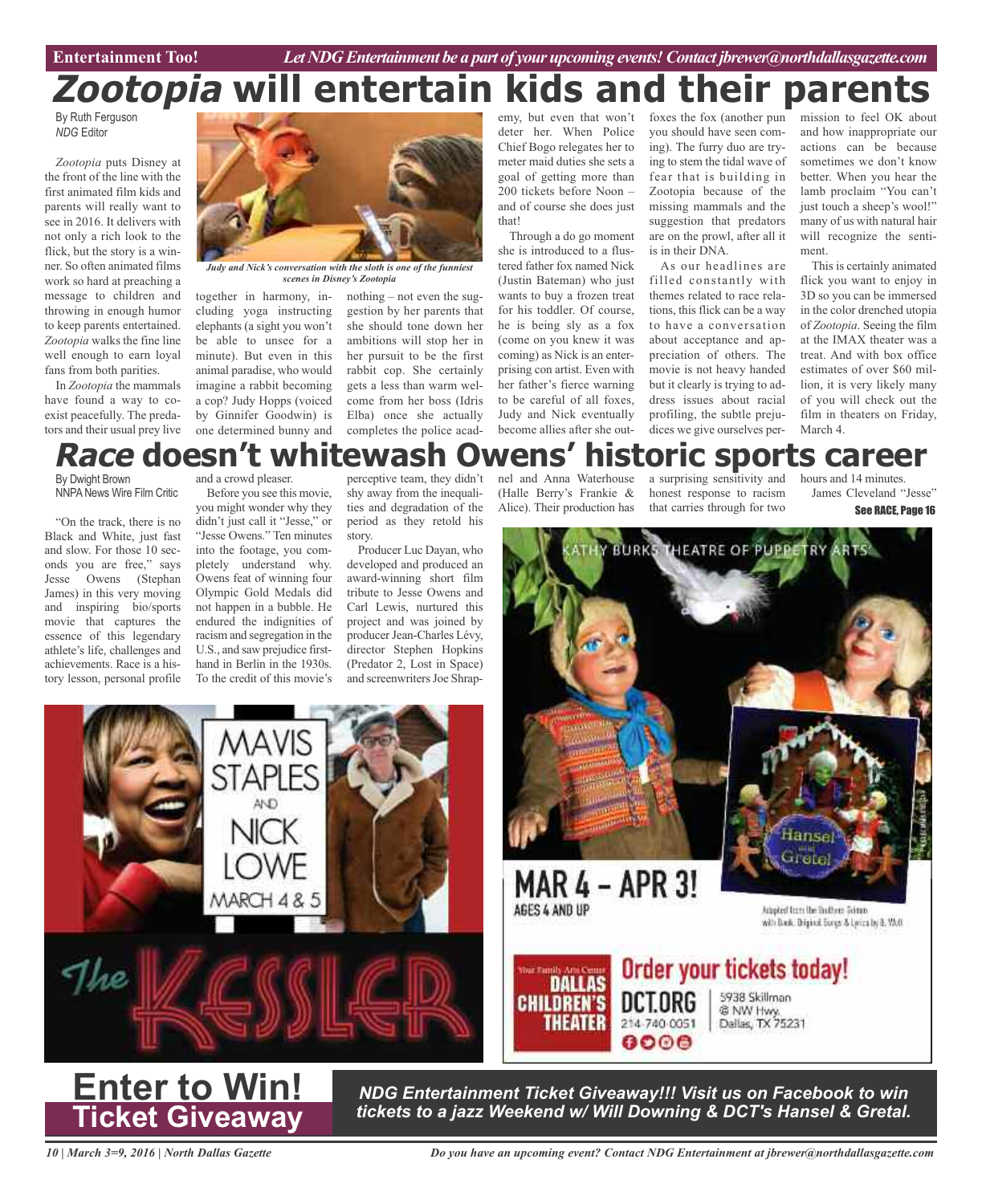### **Market Place**

## **Third annual Entrepreneurs' Evening scheduled for April 26**

Join fellow business owners, potential business owners and other entrepreneurs for the third annual Entrepreneurs' Evening, from 6:30-8:30 p.m. on Tuesday, April 26 at the Collin College Spring Creek Campus Living Legends Conference Center Rooms A-B. Reserve a table for the event now.

Informal, but informative, the free event will allow community members, as well as students, to network and learn from fellow



entrepreneurs in a relaxed, come-and-go setting. Attendees are encouraged to bring business cards, flyers,

## **CRISIS,** continued from Page <sup>1</sup>

panic households slid from \$23,600 in 2007 to \$13,700 in 2013, 42 percent less. Pew generated these statistics after analyzing the Federal Reserve's Survey of Consumer Finances.

Charles R. Lowery Jr., director of Fair Lending and Inclusion for the NAACP, said the home ownership rate for African-Americans has hovered near 40 percent for many years, while the rate for whites exceeds 70 percent. He said programs that helped many whites realize the American dream of home ownership decades ago, such as the GI Bill, often excluded blacks. Many black first-time buyers also lacked the money to cover down payments and closing costs. Also, blacks rarely inherited homes – an avenue to wealth that many whites walked for generations.

The Center for Responsible Lending estimates that 2.5 million homes fell to foreclosure from 2007 through 2009, the first three years of the crisis and the period when the most losses occurred. Most of these mortgages had originated between 2005 and 2008.

George Mason University law professor Todd Zywicki believes that federal policy played a role in the foreclosure crisis.

"Federal policy, starting with the FHA and then

spreading to Fannie Mae and Freddie Mac, promoted home ownership by new borrowers…by weakening home loan standards," he said. "…Nothing-down mortgages combined with low interest rates prompted a lot of people to buy homes and to essentially treat them as investments

that later went sour." Lytle said she was making her payments until her loan was sold. She had initiated four loans over the years for home repairs.

Each time, her monthly payments increased, and her loan repayment period was extended. She said she applied for a loan modification to reduce the payments from \$1,695 to \$1,315. Then she retired, her income fell, and problems started. Eventually the lender began foreclosure proceedings.

tion they want to share. Although this is a free event, businesses are en-

"For many of the black home buyers who got caught up in the foreclosure crisis, there was a lack of understanding about the process, how it works," said Bob Ross, president of

couraged to reserve a table to ensure their whole team can take part. To learn more about reserving a table, contact Danielle Sullivan at dsullivan7@cougarmail.col lin.edu. Be sure to put "E Evening" in the subject line. In the body of the e-mail, include a contact name, phone number, business name, the industry the business is part of, a business website and whether you are interested in reserving a table or half table, displaying business cards or simply

the NAACP chapter in Prince George's County, a wealthy, majority-black jurisdiction that was the epicenter of Maryland's housing crisis. "Remember, we are only 50 years from the Civil Rights movement. We've only been homeowners for a short period of

Lytle said she has nothing beyond the walls that

they take those away, you

time."

surround her.

#### attending.

The Living Legends Conference Center is located on Collin College's Spring Creek Campus at 2800 E. Spring Creek Parkway in Plano.

Entrepreneurs'Evening is sponsored by the Collin College Marketing Department and Students in Entrepreneurship and Economic Development (SEED).





### **We buy 1998-2006 Models**

- *• Must be in good running condition*
- *• Title must be free from liens*

*• Easy steps to follow, hassle free selling processing. No ad posting, no games with dealership sales.*

*• Quick transaction, you get your cash fast. We pay you on the spot.*

**Call today for appointment at your location 1-972-432-5219 Leave message if no answer, someone**

**will get back to you.**

*For the 411 in the community, go to www.northdallasgazette.com*

have nothing," Lytle said. Investors Liquidation Sale: **Laurel Land Cemetery Burial Plot For Sale (one space) Section # 3, Space # 15, Lot # 20**



Laurel Land Cemetery charges for cost of single Plot: \$3995.00 Discount Amount, if you act right away: <\$1745.00> (your savings) Your Cost: \$2250.00

### **Call Today! 972.432.5219** (leave message,if no answer)

*March 3=9, 2016 | North Dallas Gazette |11*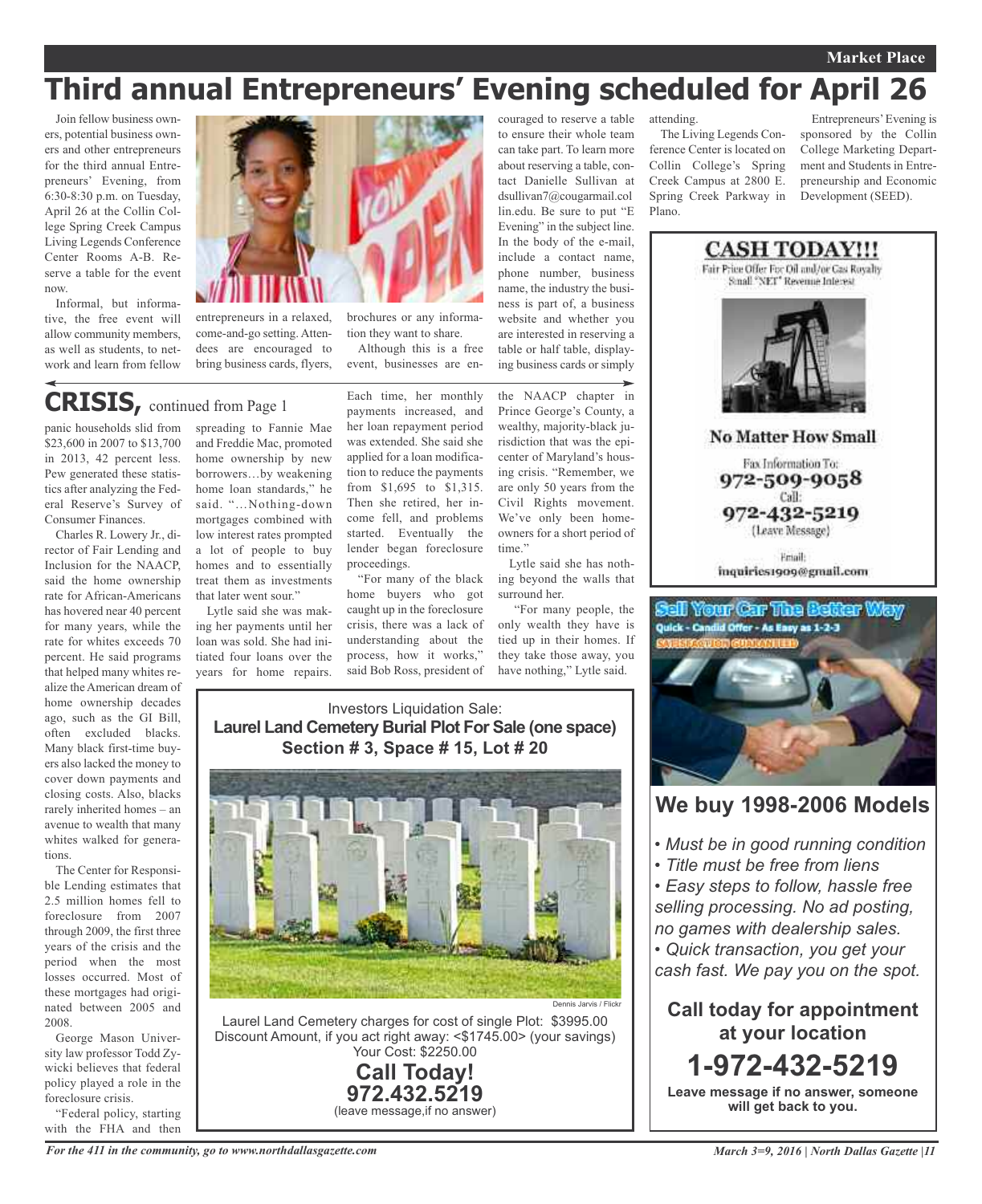# **TABSE hosts job fair as part of 31st conference**

The Texas Alliance of Black School Educators (TABSE) is hosting their 31st Annual State Conference at the Westin Stonebriar in Frisco this week from March 3-6. As a part of the conference on Friday March 4 from 4 - 7 p.m. they will host a job fair and instructors are invited to attend.

Update your resumes and make plans to meet with the school districts seeking ot hire talented, innovative educators for the upcoming school year.

TABSE is an affiliate of the National Alliance of Black School Educators (NABSE).

TABSE is committed to improving the educational achievement of African-American students by increasing the participation and expansion of Texas affiliates.

in identifying and promoting those activities, which are designed to sensitize the public-at-large and ed-

TABSE further believes ucators, specifically to the needs of African-American students in academic and non-academic areas of development.



"Crown Castle is proposing to collocate three antennas at a centerline height of 75 feet on an existing 79-foot tall Monopole Telecommunications tower at the following site: 2509 South Hampton Road, Dallas, Dallas County, TX 75224 (32.7209167° N, 96.8576389° W). There is no change to lighting. Crown Castle invites comments from any interested party on the impact of the proposed action on any districts, sites, buildings, structures or objects significant in American history, archaeology, engineering or culture that are listed or determined eligible for listing in the National Register of Historic Places and/or specific reason the proposed action may have a significant impact on the quality of the human environment. Specific information regarding the project is available by calling Kirsten Higgs at 512-519- 9388 during normal business hours. Comments must be received at 2550 S IH 35, Suite 200, Austin, TX 78704 ATTN: Kirsten Higgs within 30 days of the date of this publication."



### **Same Day Move-In • GREAT Location!! (Dallas)**

STOP PAYING SO MANY FEES! Our rent is FULL SERVICE. We pay for utilities – electricity, heating, air conditioning, and janitorial services … it's all included! No "Plus-E"– No "CAM."NO PERSONAL OR BUSINESS FINANCIAL HISTORY REQUIRED! GREAT DEALS ON ONE-ROOM SUITES! --- STOP PAYING TOO MUCH RENT! (Just North of Downtown Dallas)

• Surveillance Camera • No Application or Application Fees • Five-Page lease - Short & Simple • Extremely Competitive Rates • Same-Day Move-In • Flexible Lease Terms • On-site Management, Maintenance, Leasing and Space Planning • Ample, Convenient Parking • No Credit Check • Beautiful Glass & architecturally unique Building! **Rent Starting at \$199 per month (9.99/sq.ft.)**

Office / Medical Space 1327 Empire Central (@ I-35 Stemmons Freeway) Dallas, TX 75247 (972) 432-5219

## CADNET/NORTH DALLAS GAZETTE **National and Local Classified Advertising Network**

To advertise call 972-509-9049 Email (ad for quote) opportunity@northdallasgazette.com

Health & Fitness VIAGRA 100MG and CIALIS 20mg! 50 Pills \$99.00 FREE Shipping! 100% guaranteed. CALL NOW! 1-866- 312-6061

Viagra!! 52 Pills for VIAGRA 100mg, Only \$99.00! Your #1 trusted provider for 10 years. Call 1- 888-797-9024

\*\*SPRING SPE-CIAL\*\* VIAGRA 60x  $(100 \text{ mg}) + 20$ "Bonus" PILLS for ONLY \$114.00 plus

shipping. NO P R E S C R I P - ware Stores, The TION Needed! Home Depot, home-VISA/ MC payment. 1-888-386-8074 www.newhealthyman.com Satisfaction Guaranteed!

CIALIS 20mg. 50 tabs \$90 includes FREE SHIPPING. 1- 888-836-0780 or www.metromeds.online

Misc.For Sale KILL BED BUGS! Buy Harris Bed Bug

Killers/KIT. Harddepot.com

### **Miscellaneous**

AVIATION Grads work with JetBlue, Boeing, Delta and others- start here with hands on training for FAA certification. Financial aid if qualified. Call Aviation Institute of Maintenance 866-453- 6204

Make a Connection. Real People, Flirty

Chat. Meet singles right now! Call LiveLinks. Try it 8 5 5 - 4 0 7 - 0 7 9 6 FREE. Call NOW: 1- Today! 888-909-9905 18+.

!!OLD GUITARS Wants to purchase WANTED!! Gib- minerals and other son,Martin,Fender,G retsch. 1930-1980. Top Dollar paid!! Call Toll Free 1-866-433- Co. 80201 8277

Lower Your TV, Internet & Phone Bill!!! expired, sealed Get Fast Internet DIABETIC TEST from \$15/mo - quali-STRIPS. 1-DAYfying service. Lim-PAYMENT.1-800 ited Time Offer. 371-1136

Plus, get a FREE \$300 Gift Card. Call

### Wanted to Buy

oil and gas interests. Send details to P.O. Box 13557 Denver,

CASH PAID- up to \$25/Box for un-

*M i l l i o n H o m e s across the USA! Place your ad in over 140 community newspapers, with circulation totaling o v e r 1 0 m i l l i o n homes. Contact Independent Free Papers of America IFPA at danielleburnett-ifpa@live.com or visit our website cadnetads.com for more information.*

*ADVERTISE to 10*

Reader Advisory: the National Trade Association we belong to has purchased the following classifieds. Determining the value of their service or product is advised by this publication. In order to avoid misunderstandings, s vertisers do not offer employment but rather supply the readers with manuals, directories and other materials designed to help their clients establish mail order selling and other businesses at home. Under NO circumstance send any money in advance or give the client your checking, license ID, or credit card numbers. Also beware of ads that claim to guarantee loans regardless of credit and note that if a credit repair company does business o phone it is illegal to request any money before delivering its service. All funds are based in US dollars. 800 numbers may or may not reach Canada.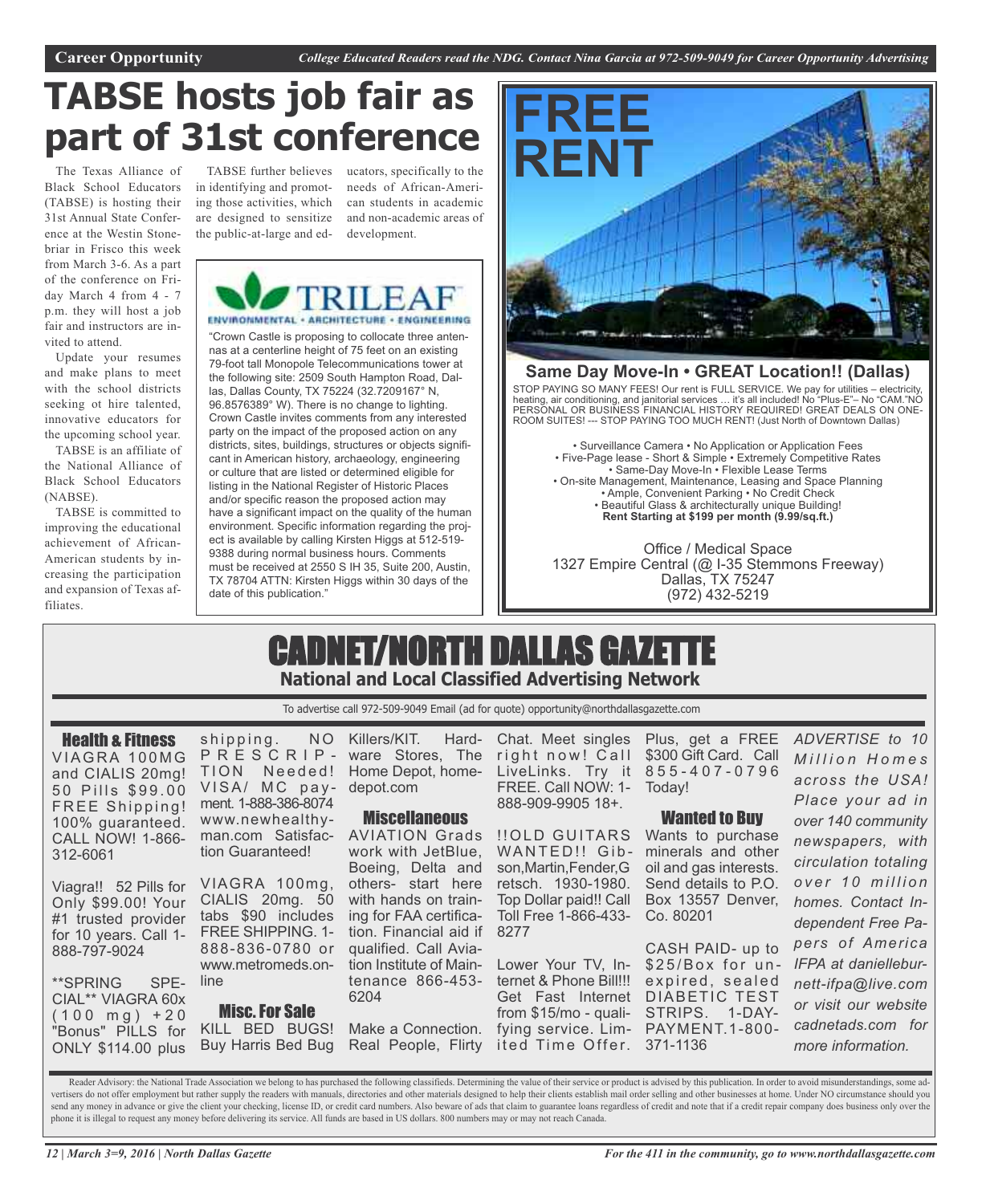### *On a quest for qualified candidates? Contact Nina Garcia at 972-509-9049* **Career Opportunity**

## **Four business lessons drawn from dangerous threats**

Business can lead to cutthroat competition – in more ways than one – but Tom Nix learned that the darkest moments also can lead to the greatest triumphs.

"It's the worst experiences that sometimes teach us the most important lessons," says Nix, a successful businessman and author of "Nixland: My Wild Ride in the Inner City Check Cashing Industry" (nixland.net).

The incredible rise of his multimillion-dollar enterprise, Nix Check Cashing, is a case in point. Nix encountered turbulent times in the inner city of Los Angeles as he built his company into a trusted institution among underserved communities.

He and his employees faced harrowing experiences, such as armed robberies and threats from the mob, which hoped to block some of his expansion plans.

The 1992 riots that erupted after a jury acquitted police officers in the beating of Rodney King proved especially distressing. Many businesses were looted or burned to the ground, and Nix scrambled to protect his check-cashing locations.

He was gratified to learn that loyal customers pre-

**INTERNS,**

continued from Page 6

have participated in mock trial, speech, debate, and history competitions are en-

Applications are open until March 22 at www.dallasbar.org/summerlawinternprogram. Interested employers may also apply online at www.dallasbar.org/summerlawinternprogram. For more information contact Kathryn Zack at kzack@dallasbar.org

The program was created in 1994 and is funded by the Dallas Bar Foundation.

couraged to apply.

or (214) 220-7450.

from being torched.

"We even had a gang member call us," Nix says. "He said he had always been treated with respect at Nix, and his gang decided not to burn Nix because we were part of the community."

Nix says his experiences taught him valuable lessons that relate both to business and life, such as:

**• Take responsibility.** This applies to everything that happens, including things you can't control. Once when an economic downturn left him unable to pay bills, Nix contacted each creditor to explain his predicament and work out a plan. That upfront approach helped the business avoid bankruptcy.

**• Never play the victim r o l e o r b l a m e g a m e .** Avoid replaying misfortunes over and over in your mind. Accept setbacks gracefully and concentrate on getting back on track. In the 1990s, a business deal that went awry nearly forced Nix to sell his company, but he focused on solving the problem and persevered.

**• Be courageous.** The most debilitating human emotion is fear. Learn to keep it in perspective, minimize it when applicable

vented some branches and harness it to your benefit when need be. Nix says standing up to bullies as a child set the stage for standing up to the mob.

> **• Maintain integrity.** Operating with fair play and compassion is important in building trust. "The way community members protected some of our branches during the riots was a reflection of this," Nix says.

> "Treating people fairly and supporting community programs paid off."

Good times may be more enjoyable, but challenging times provide more oppor-



The Dallas Housing Authority has many **Opportunities for Employment** available online right now. To view job listings, please visit our website below.

## **www.dhadal.com**



**COME HELP BUILD A USTAINABLE WORLD** The Argos ready mix team is hiring drivers at multiple fountions to join our team and help us bund a sustainable world.<br>• A ru B CDL - Competitive hourly raise<br>• Weekly sale load burns - Annual performance bom - Weekly sale laad bonus ... . Annual performance bonus<br>• Excellent benefits, including 401s - Must he at least 25 years of age Full-trainpoillent +Technist contracts shing species potential<br>Call 372-556-0735 or visit closest location for<br>more information **ARGOS** www.argo-us.com

tunity for growth, he says. "Realize that bad people, tough times and mistakes are your teachers," Nix says. "Always ask yourself, 'What do I need to do to capitalize on these events?' "

*Tom Nix, author of the memoir "Nixland" (Nixland.net). He built Nix Check Cashing into a multimillion-dollar operation before selling it in 2007. Recently, Nix has turned to public speaking and writing with the goal of helping people overcome obstacles and have similar success.*



**Attention Suppliers of Goods, Services and Construction**

**Review Competitive Opportunities at www.bidsync.com**

**www.garlandpurchasing.com**

**972-205-2415**



### **REGISTER NOW!**

• Competitive wages<br>• Array of benefits<br>• Education incentive pay<br>• ...and more

Minimum requirements include:<br>
• HS Diploma or GED<br>
• 21 to 35 years of age<br>
• U.S. Citizen

*Register online at www.cityofirving.org The City of Irving does not discriminate on the basis of race, sex, religion, age or disability in employment or the provision of services.*

**Statewide African American Press\Association is seeking a statewide sales representative.**

The Texas Publishers Association is seeking a statewide sales representative to



represent the overall sales objective for the organization. Individual must have a proven sales track record with local and regional sales strategies.

Also the individual must be:

- A self-starter
- Have excellent written and verbal communication skills
- A visionary
- Professional

• Have excellent organizational skills Previous advertising agency and direct sales experience a plus. Position is commission based.

Serious inquiries only. **Please email resume to inquiries1909@gmail.com or leave a message for the position at 972-432-5219.**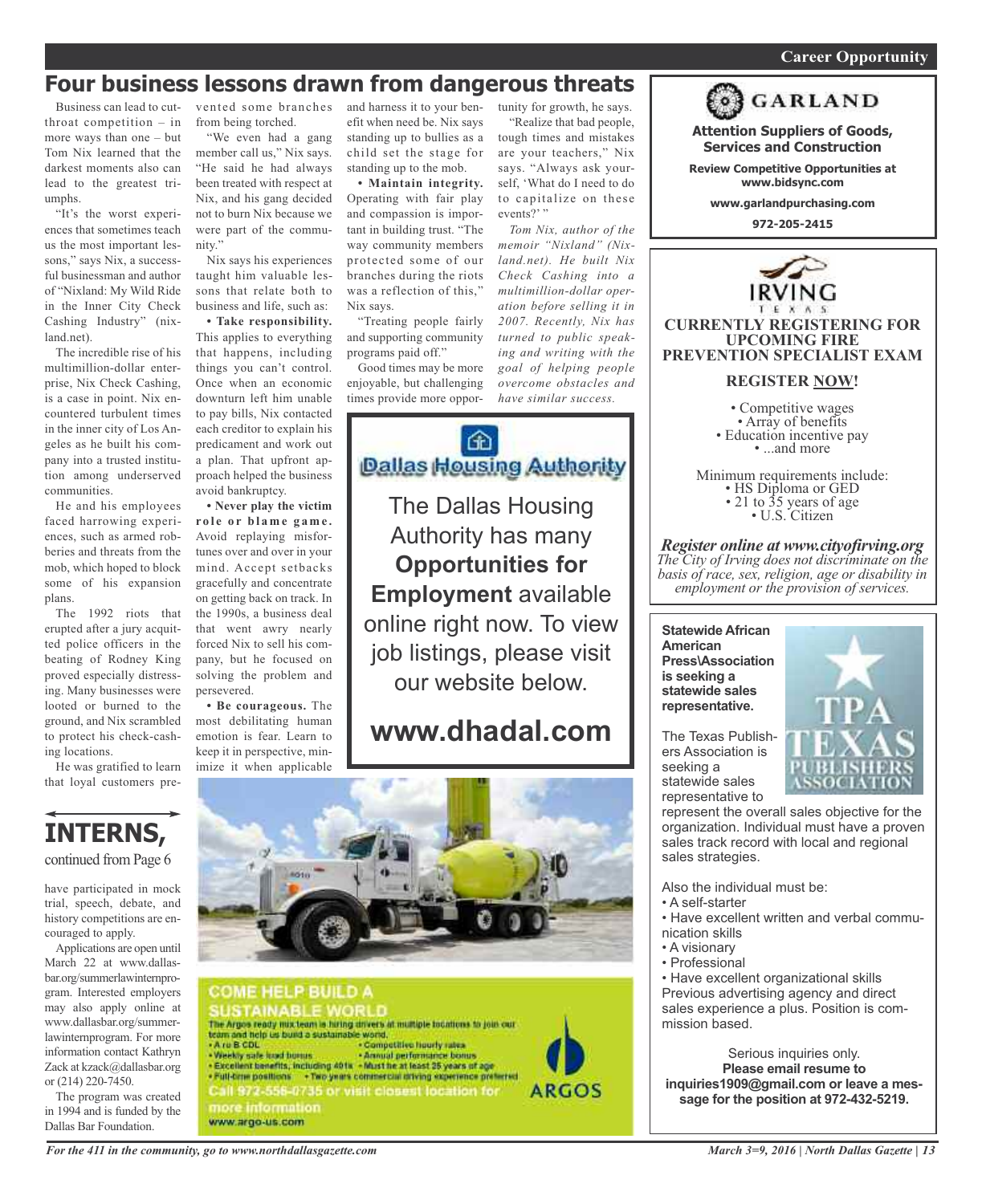### **BETHEL BIBLE FELLOWSHIP, CARROLLTON (A PLACE TO BELONG)**

**March 6, 9:45 a.m.** You're invited to our Sunday Morning "Prayer and Meditation" followed by Morning Worship Service at 10 a.m. for our Black History Program See what God is doing through and with us; you will be blessed.

#### **March 6, 12 Noon**

How do you impact others? Join us Sunday at noon in Bible Study; Senior Pastor Woodson and Pastor Brenda Patterson will teach a series on "Design for Discipleship, Book 1 through Book 7."

Learn how to introduce others to Christ and make Him known to them; to help others know and grow in God's word; and to give others clarity and direction.

### **March 9, 7 p.m.**

Join us in Wednesday's Prayer and Bible Study Class with Senior Pastor Dr. Woodson and/or Pastor Brenda Patterson teaching a series on "Design for Discipleship, Book 1 through Book 7." Spiritual maturity is God's desire for you. It's Time to Grow; Ephesians 4:12 & 13.

Dr. Terrance Woodson, Senior Pastor 1944 E. Hebron Parkway Carrollton, TX 75007 972-492-4300 www.bethelbiblefellowship.org

### **CHRIST COMMUNITY CHURCH IN RICHARDSON**

 $\mathcal{L}_\mathcal{L}$  , where  $\mathcal{L}_\mathcal{L}$  is the set of the set of the set of the set of the set of the set of the set of the set of the set of the set of the set of the set of the set of the set of the set of the set of the

#### **March 6, 8:45 a.m. and 11 a.m.**

You're invited to our Morning Services as we worship, honor and praise God for His blessings.

#### **March 9**

Join us at 12 Noon with Rev. Viveca Potter teaching on the Word of God; come back at 6:45 p.m. for Corporate Prayer and stay for Senior Pastor Autry at 7:30 p.m. teaching the Word of God. Our youth will come for Food and Fellowship at 7 p.m. followed by Bible Study at 7:30 p.m.

Dr. Terrence Autry, Senior Pastor 701 Centennial 972-991-0200 Richardson, TX 75081 www.Christcommunityrichardson.org  $\mathcal{L}_\text{max}$  , which is a set of the set of the set of the set of the set of the set of the set of the set of the set of the set of the set of the set of the set of the set of the set of the set of the set of the set of

### **FELLOWSHIP CHRISTIAN CENTER CHURCH IN ALLEN "THE SHIP"**

**March 6, 8 a.m.** Join us in our Sunday Services as we praise and worship God in the Joycie Turner Fellowship Hall, 200 West Belmont Drive in Allen; followed by our Sunday Worship Services at Bolin Elementary School in Allen, Texas 75002 and bring someone with you, you will be blessed.

### **March 9, 12 p.m.**

You're invited to our Wednesday's 12 Noon-Day Live, Prayer and Bible Study and/or our Wednesday Night Live, Prayer and Bible Study at 7 p.m. to learn more about God's Word at the Joycie Turner Fellowship Hall, 200 West Belmont Drive in Allen. Be encouraged by God's plan for your maturity and His glory; and most of all, be prepared to grow.

Dr. W. L. Stafford, Sr., Ed. D. Senior Pastor

5705 Cheyenne Drive at Bolin Elementary School in Allen 75002 for Sunday Morning Worship and the Admin. Building Address is 200 W. Belmont Drive Allen, TX 75013 972-359-9956 www.theship3c.org

### **INSPIRING BODY OF CHRIST CHURCH, Let's Go Fishing! MATTHEW 4:19**

 $\mathcal{L}_\text{max}$  and  $\mathcal{L}_\text{max}$  and  $\mathcal{L}_\text{max}$ 

**March 4 & 11, 7 p.m.** All men, you're welcome to our Men's Friday Night Service for fellowship and learning what God requires

of men as leaders of households and in the community.

**March 6, 7:30 and/or 11:30 a.m.** You're invited this Sunday as we praise, worship, honor and magnify God's Holy name.

**March 7, 7 p.m.** Join us in Monday School as we learn what God has to say to us.

Pastor Rickie Rush 7701 S Westmoreland Road Dallas, TX 75237 972-372-4262 www.Ibocchurch.org  $\mathcal{L}=\mathcal{L}^{\mathcal{L}}$  , where  $\mathcal{L}^{\mathcal{L}}$  , we have the set of the set of the set of the set of the set of the set of the set of the set of the set of the set of the set of the set of the set of the set of the set of

### **MT. OLIVE CHURCH OF PLANO (MOCOP)**

**March 6, 10 a.m.** Join us for Sunday Worship Service as we praise and worship God for His Honor and His glory. Call the

**March 9, 7 p.m.**

church for details.

You're invited to our Wednesday's Bible Study class; you will learn what God has to say to us. Come to be encouraged by God's plan for your spiritual growth and His glory.

Pastor Sam Fenceroy Senior Pastor and Pastor Gloria Fenceroy 300 Chisholm Place Plano, TX 75075 972-633-5511 www.mocop.org  $\mathcal{L}=\mathcal{L}^{\mathcal{L}}$  , where  $\mathcal{L}^{\mathcal{L}}$  , we have the set of the set of the set of the set of the set of the set of the set of the set of the set of the set of the set of the set of the set of the set of the set of

### **MT. PISGAH MISSIONARY BAPTIST CHURCH**

**New Location March 6, 10 a.m.** You're invited to join us in our Worship Service at our new home, 1020 Sherman Street in Richardson, Texas. Call the church for details.

**March 7, 9 p.m.** Join us for our Intercessory Prayer Ministry and our Monday's Conference calls.

R. W. Townsend, Senior Pastor 1020 Sherman Street Richardson, TX 75081 972-241-6151

www.dallasmtpisgah.org

**BAPTIST CHURCH**

**NEW MOUNT ZION**

### **March 6,**

You're invited to join us for Early Morning Services at 7:30 a.m., followed by Sunday School at 9 a.m. and Morning Worship at 10:30 a.m.

### **March 9, 7 p.m.**

Join us in Wednesday's Bible Study class; you will

learn what God has to say to us for our growth. Dr. Tommy L. Brown Senior Pastor

9550 Shepherd Road Dallas, Texas 75243 214-341-6459 www.nmzb.org

 $\mathcal{L}$  , and the set of the set of the set of the set of the set of the set of the set of the set of the set of the set of the set of the set of the set of the set of the set of the set of the set of the set of the set

### **SHILOH MBC IN PLANO (WHERE COMMUNITY BECOMES FAMILY)**

**March 6, 10 a.m.** Join us as we praise and worship God in our Morning Worship Services. You

NDG now has a "Special Advertising Package"for churches and non-profit organizations that need to let the community know about your Special Event.

### Opportunity You Can Measure...

### **Church Events**

- Church Anniversary
- Pastor's Anniversary
- Women's Day
- Men's Day

### (Concerts)

• Special Events

• Fundraisers

(Personal or Community)

**Non-Profit Org. Events**

### Special Rate \$199 (Black & White, per insertion)

Ad size - 4.905"x 6"(Quarter Page, B&W) (NOTE: Color Ad \$75 extra per inserion) Production disclaimer - NDG ad meake-ready is not included in promotion. Layout/production of "copy ready"ad will be a nominal extra cost.

E-mail ad copy to: Marketing@NorthDallasGazette.com or call our Marketing Department today!





### **Church Happenings www.NorthDallasGazette.com**

**WESTSIDE BAPTIST CHURCH, LEWISVILLE**

#### **March 6, 7:45 and 10:45 a.m.**

You're invited to join us for Sunday Morning Worship Service, as we praise and worship God for His many

### **March 9, 12 Noon** Join us for Prayer and Bible

Study with Pastor Bessix teaching on the word of God and praying for the sick.

Minister Thomas Bessix Senior Pastor 900 Bellaire Blvd. Lewisville, TX 75067 972-221-5668 www.wbcchurch.org



www.**IRSsafe**.com

couraged by God's plan for your maturity and growth; it's all for His glory and His honor. blessings.

**March 9, 7 p.m.** You're invited to our Wednesday's Bible Study to learn more about God's Word. Come and be en-

will be blessed.

opportunities for motivation and growth; join us and see.

Our church ministries offer

Dr. Isaiah Joshua, Jr. Senior Pastor 920 E. 14th Street Plano, TX 75074 972-423-6695 www.smbcplano.org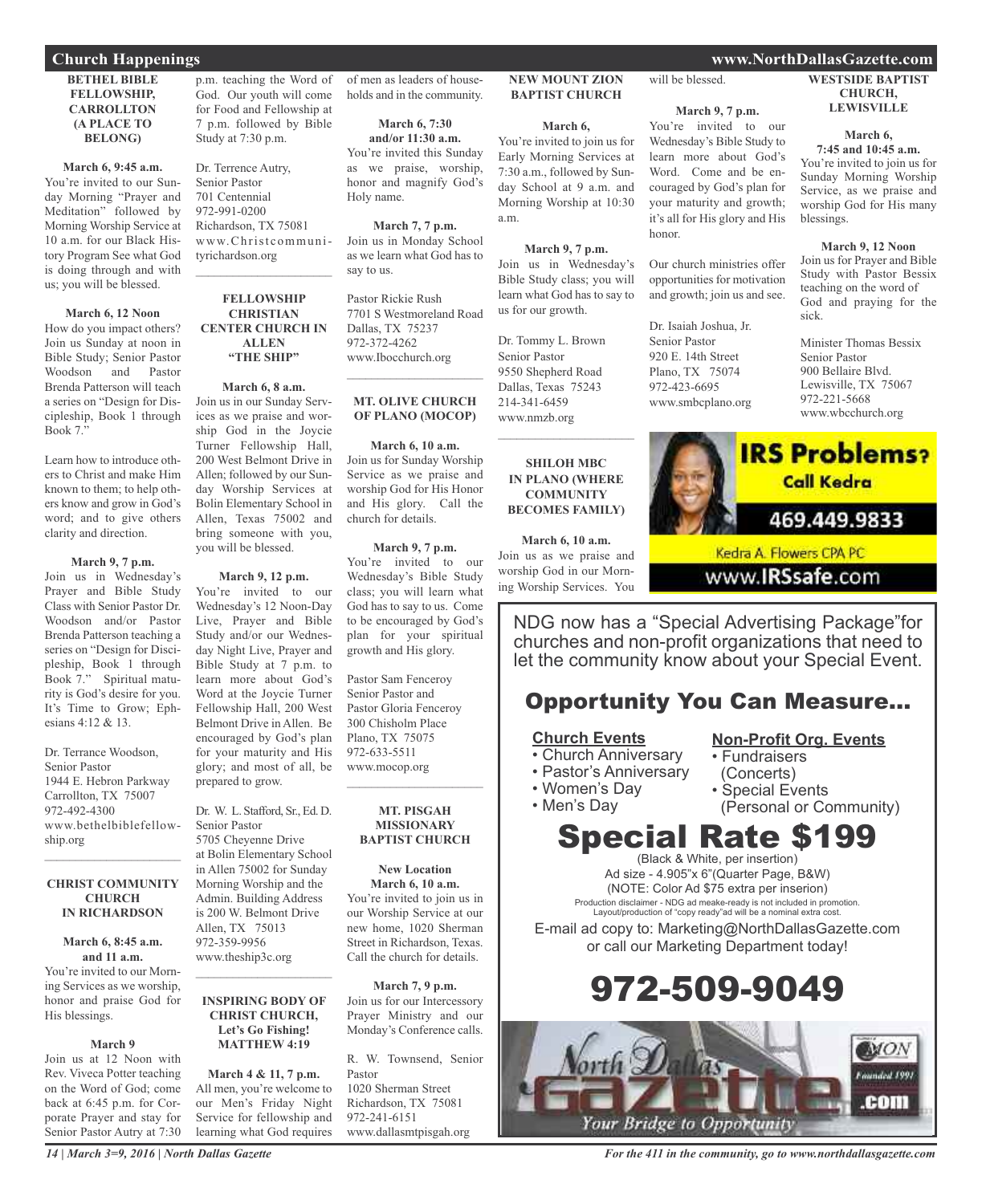# **Women's History Month**



*Send email to: businessoffice@ northdallasgazette.com to sign up for Sister Tarpley's weekly electronic newsletter.*

**2016 Theme:** "Working to Form a More Perfect Union: Honoring Women in Public Service and Government."

March is National Women's History Month. Every year the National Women's History Project selects a unifying theme to be shared with all who want to promote women's history.

A nonprofit educational organization founded in 1980 to bring women's stories and contributions to the fore. The project was the force behind getting Congress to designate Women's History Month officially.

It's design to celebrate strong women who have made, or who are making a difference/ I will highlight facts about Black women and their contribution to mankind this month.

Throughout history, Black women have made contributions to our society. Unfortunately, most of the time, you will not find their stories in America's history books.

Accounts of the lives of individual Black women are critically important because they reveal exceptionally strong role models who share a more expansive vision of what a woman can do.

The stories of Black women's lives, and the choices they made, encourage Black girls and young women to think larger and bolder, and give Black boys and men a fuller understanding of the female experience.

Knowing Black women's achievements challenges stereotypes and upends social assumptions about who they are and what they can accomplish today.

There is real power in hearing Black women's stories, both personally and in a larger context. Remembering and recounting tales of our ancestors' talents, sacrifices, and commitments inspires today's generations and opens the way to the future.

**Delilah L. Beasley** - Historian and Newspaper Columnist; at her memorial service, which was a testament to her life-long crusade for justice, all attending stood and made the following pledge—"Every life casts it shadow, my life plus others make power to move the world. I, therefore

Second Keybeardist Needed: Please Call For Into www.thesnipOp.org DBFelows to Christian<br>BGConter Church 977 778 0058 200 W. Bernont Dove - Allery, TX 75013 A Kingdom Building Church **Early Morning Service** Pasto"<br>Starferd, S 200 W. Behneni Drive<br>Allen, TX 75013 8,00 um. day Morning Worship Stereo Librariary<br>SSS Babbaros Thom 9:30 0.01 eaday Night Chu<br>0.9: Banim Diva<br>8.1m (120.1501)<br>- 200 p.m. ada Baha Stafford

pledge my life to the living work of brotherhood and material understanding between the races.

Black woman to be regularly published in a major metropolitan newspaper and the first author to pres-

Beasley was the first ent the history of Blacks in



### **MT. OLIVE CHURCH OF PLANO** 300 Chisholm Pl. Plano, TX 75075 972-633-5511 Answers you need, Hope for today is waiting for you... · Sunday School for all ages 8:30 am · Sunday Morning Prayer  $9.30$  am  $10:00$  am · Sunday Service · Wednesday Night Service 7:00 pm Pastor Sam Fenceroy **BASTOR** Gloria Fenceroy www.mocop.org Radio Programs "Vision & Truth Live" "Truth Made Simple" Call Pastor Sam usten to Pastor Sar ry Sun. 9:00pm-10:00pm<br>RD 103.7 FM THE WORD Mor: Fri. 5:25pm 5:30pm<br>KGGR 1040 AM

early California.

Growing up in Ohio, Beasley started writing social columns for Black and White newspapers while still a teenager. After her parents' deaths, she sought a career path that would better support her younger siblings, working as a hairdresser, massage therapist, nurse, and maid for many years.

In 1910 she moved to Oakland California where she immersed herself in the local Black community and again started writing articles in local newspapers.

In 1915 Beasley started writing a weekly column in the Oakland Tribune. Her articles protested the stereotypes contained in the movie "The Birth of a Nation." Through a column called "Activities among Negroes," she campaigned for Black dignity and rights.

She Highlighted activities of local churches, women's clubs, literary societies, along with national politics, and achievements of Black men and women; her column aimed to give all readers a positive picture of the See TARPLEY, Page 16









Īsiah Joshua, Jr. Fustor

SMBC: A church Focused on Excellence while Teaching the Word. Preaching the Gospel, Reaching the World

Worship Times: 8 and 11 a.m. Sunday School: 9:45 a.m. Mid-week: Wednesday at 7:00 p.m. Youth Church: Every 3rd, 4th, and 5th Sunday at 10:45 a.m. AWANA: Wednesday at 6:30 p.m. Contact Information: 972-423-6695 www.smbcplano.org

*For the 411 in the community, go to www.northdallasgazette.com*